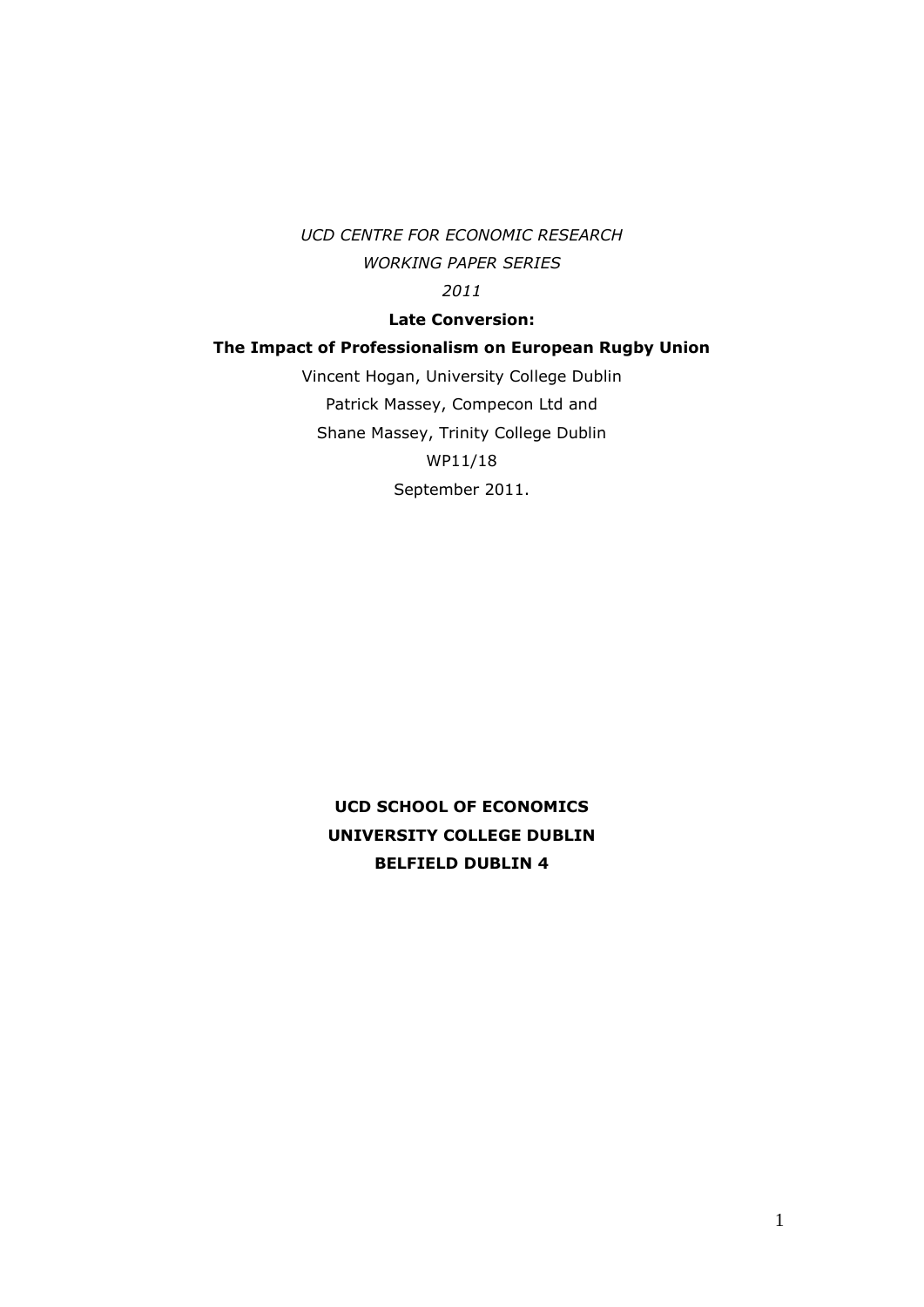# **Late Conversion: The Impact of Professionalism on European Rugby Union.**

**Vincent Hogan \* , Patrick Massey \*\* and Shane Massey \*\*\*1**

11<sup>th</sup> November 2011

 \* School of Economics and Geary Institute, UCD

<sup>\*\*</sup> Director Compecon Ltd.

<sup>\*\*\*</sup> Trinity College Dublin

<sup>&</sup>lt;sup>1</sup> The authors are grateful for helpful comments by Tony Amoroso, Sean Barrett, Moore McDowell and Ollie O"Brien on earlier drafts of this paper. The usual disclaimer applies.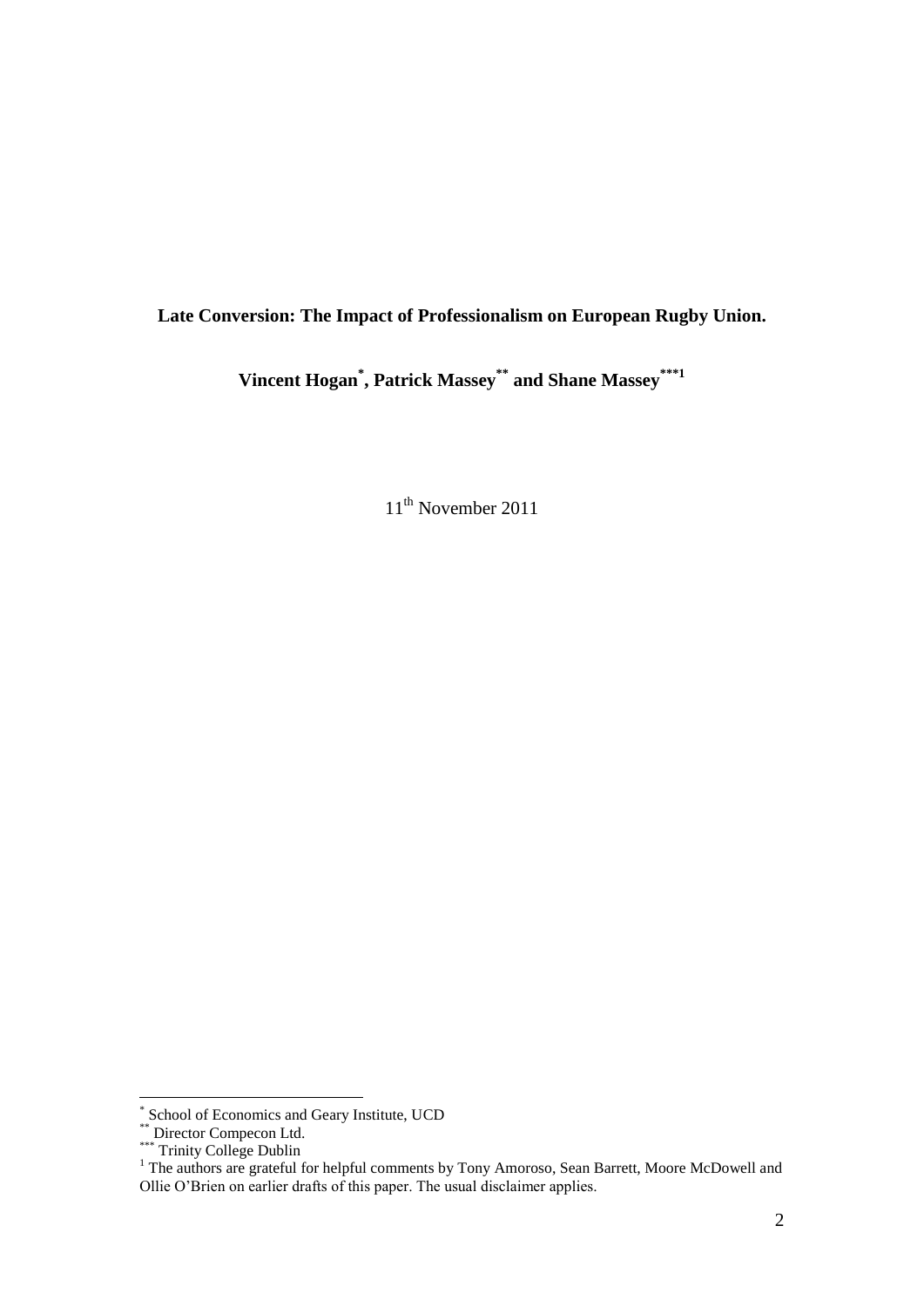# **Late Conversion: The Impact of Professionalism on European Rugby Union.**

*Abstract***:** Rugby union only went professional in 1995, much later than other major team sports resulting in major changes in league structures. Different arrangements regarding revenue sharing and salary caps between the three main European rugby leagues provides an opportunity to test the impact of such factors on competitive balance. The paper also considers the issue of competitive balance between leagues based on performances in European competitions. It has been argued that soccer's rules which require leagues to operate along national lines increased competitive imbalance at both national and European level. Rugby provides an interesting comparison as it has no such restrictions.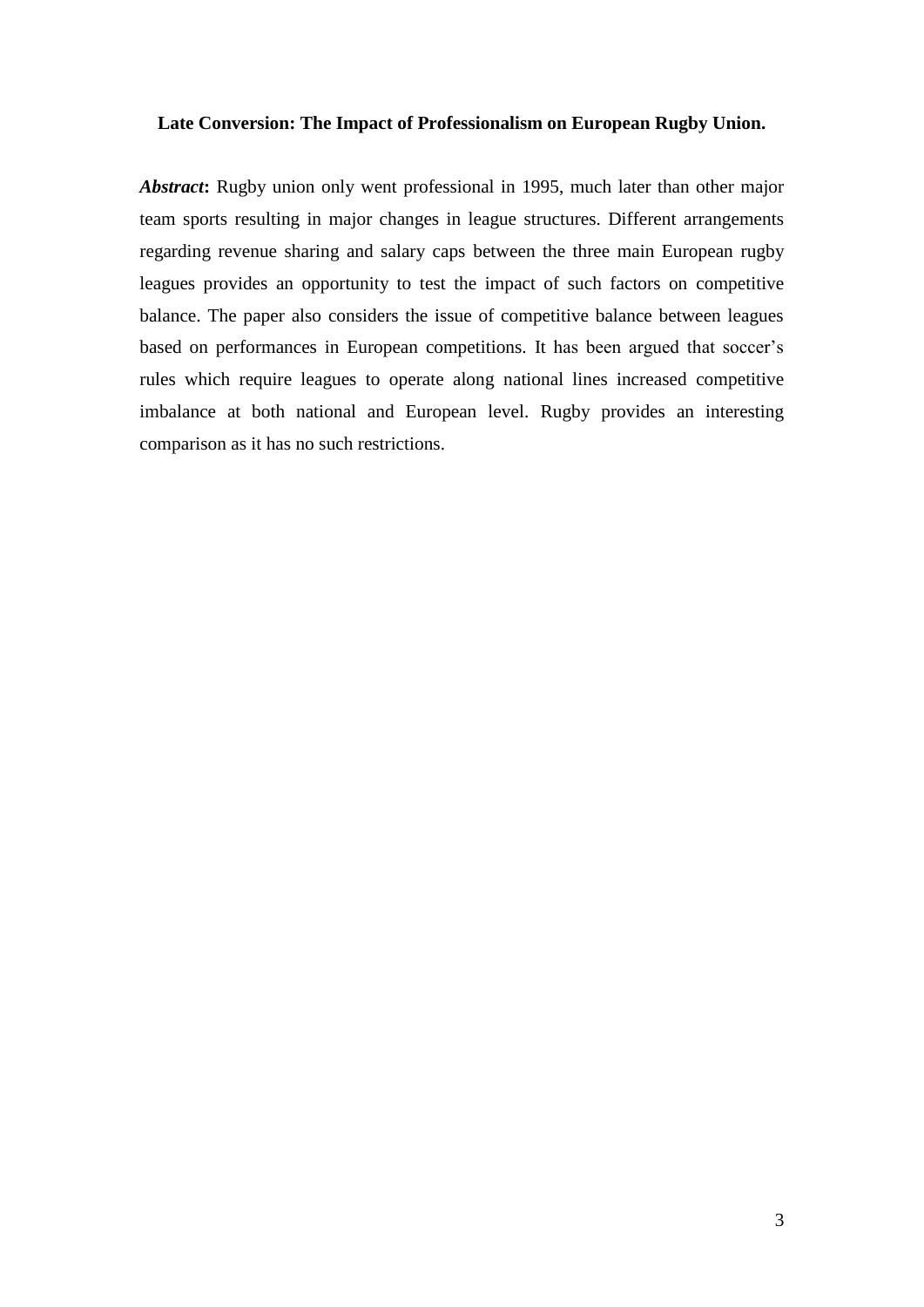#### **1: Introduction.**

There is an extensive literature on the economics of professional sports leagues, much of which emphasises the importance of competitive balance and uncertainty as key elements in the attractiveness of sport. This literature has mainly focused on US professional team sports, although soccer, which is by far the biggest professional team sport in Europe, has also featured prominently. Rugby Union provides an interesting case study because, unlike soccer and the major US team sports, it only turned professional in 1995.<sup>2</sup> The move to professionalism in rugby resulted in very significant structural changes, at both club and league level. Thus rugby may provide some new insights into how differences in league structures and rules relating to salary caps and revenue sharing affect competitive balance. The present paper describes the changes that have occurred since the introduction of professionalism and looks at the evidence on competitive balance in the three main European rugby leagues. Several authors have argued that soccer"s rules which require leagues to operate along national lines have increased competitive imbalance in national leagues and in European wide competitions such as the Champions League. (Szymanksi, 2007 and Vrooman, 2007). Rugby offers an interesting comparison in this regard as there is no requirement that leagues operate along national lines.

The balance of the paper is structured as follows. Section 2 reviews the economics literature on professional sports leagues. The historical development of rugby is described briefly in Section 3. Section 4 describes the structural changes that have taken place in the major European rugby playing countries since the move to professionalism. Evidence on competitive balance within the three main European rugby leagues is presented in Section 5. Section 6 considers the evidence on interleague competition. Some conclusions are outlined in Section 7.

#### **2: Economics of Professional Sports Leagues.**

1

Two organisational models are commonly observed in professional sports leagues throughout the world. Outside of the US soccer leagues operate a hierarchical multidivision league structure with a system of promotion and relegation between divisions

 $2$  Rugby split into amateur and professional codes in 1895 (see below). The amateur code, known as Rugby Union remained the more widely played version of the sport. The professional variant is known as Rugby League. Over time rule changes have led to significant differences between the two sports. Throughout the paper rugby is used to refer to Rugby Union.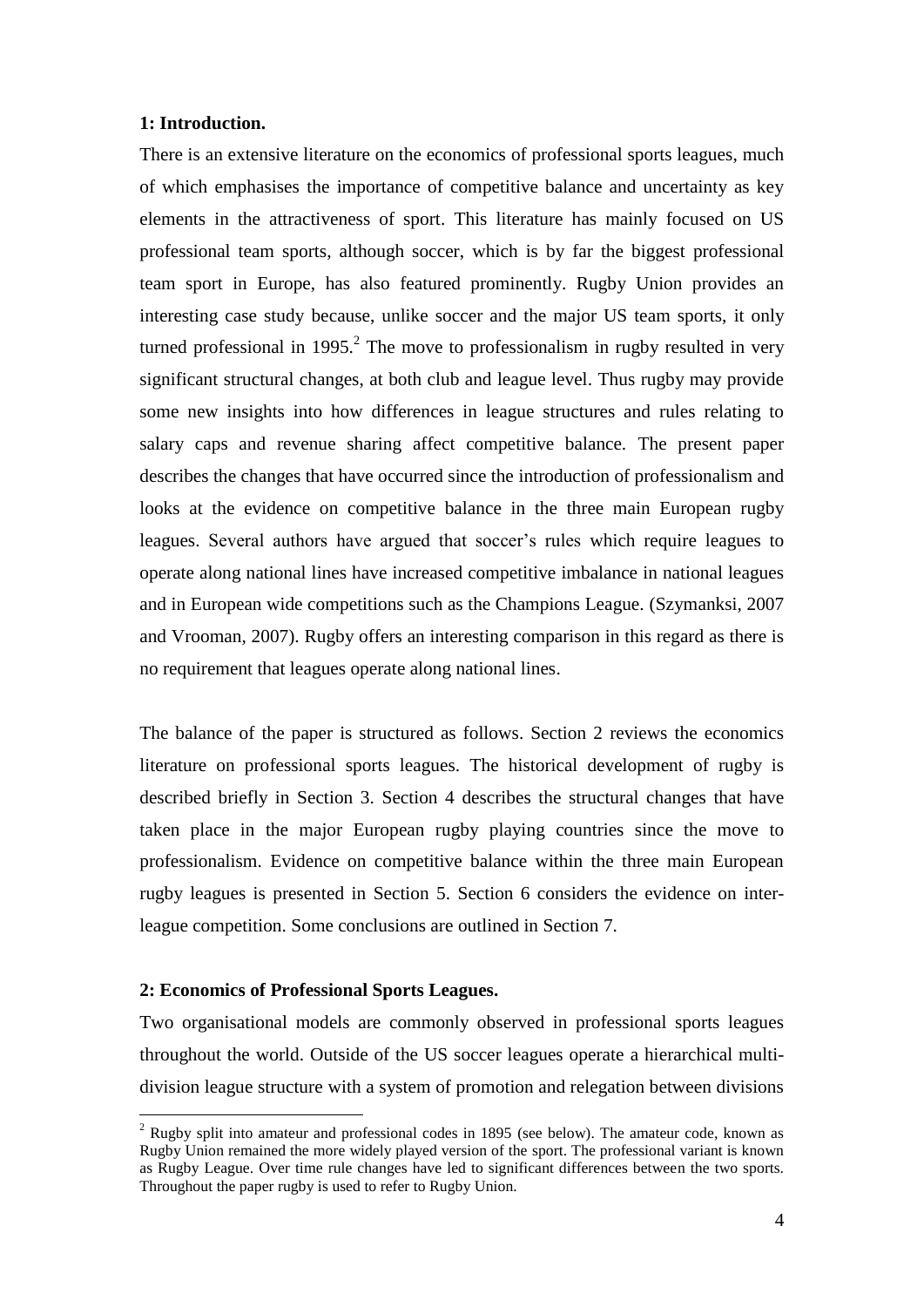whereby the bottom placed teams in a division at the end of the season are replaced by the top placed teams in the next highest division. In the US, the National Baseball League established a system of independent franchises which were each granted local monopolies. This business model was subsequently adopted by all major US sports leagues. Promotion and relegation is therefore not a feature of US sports leagues and league membership remains unchanged from one season to the next, although team franchises may be moved from one city to another.<sup>3</sup>

The economic literature recognises that sports leagues require a greater degree of cooperation between rival firms than most other industries. No team can produce a single unit of output, i.e. one match, on its own. (Goldfein, 1999). Teams are competitors in a sporting sense, in that the very essence of sport involves the teams in a particular game trying to beat one another, and each team in the league trying to finish higher than its rivals. Only by acting collectively, however, can a league and its member clubs produce a full season of matches resulting in a championship competition. The US Supreme Court has described league sports as "perhaps the leading example" of a business activity that "can only be carried out jointly."<sup>4</sup> In other industries firms seek to take business from their rivals and would gain if their rivals were forced out of business. This is not true of sports leagues, since a team that put its rivals out of business by taking customers from them would have no teams left to play against.

It has been suggested that the common interest of teams in sports leagues extends beyond the need to cooperate in order to produce a league championship competition. According to this view uncertainty of outcome is an essential feature of sport and this requires a degree of equality between the teams in a league. Consequently, it is argued that measures to ensure an even distribution of revenue among league members provides teams with equal opportunities to hire the best players thereby improving

<u>.</u>

<sup>&</sup>lt;sup>3</sup> Ross and Szymanski (2005) argue that the US model of a vertically integrated league run by its member clubs leads to inefficient outcomes in the absence of rival leagues and argue that a league which is separate from its member clubs has greater incentives to operate efficiently.

<sup>4</sup> *National Collegiate Athletic Association v. Board of Regents of University of Oklahoma*, 468 US 85, 101 (1984). Ross and Szymanski (2005), point out that the Australian courts have taken a different view seeing the key function of leagues as being to provide "competing organizing services." Despite the recognition that no team acting alone can produce a single game, the US courts have rejected the argument that sports leagues constitute an essential facility. See *Mid South Grizzlies v. National Football League* 720 F.2d 772 (3rd Circ. 1983), 467 US 1215 (1984).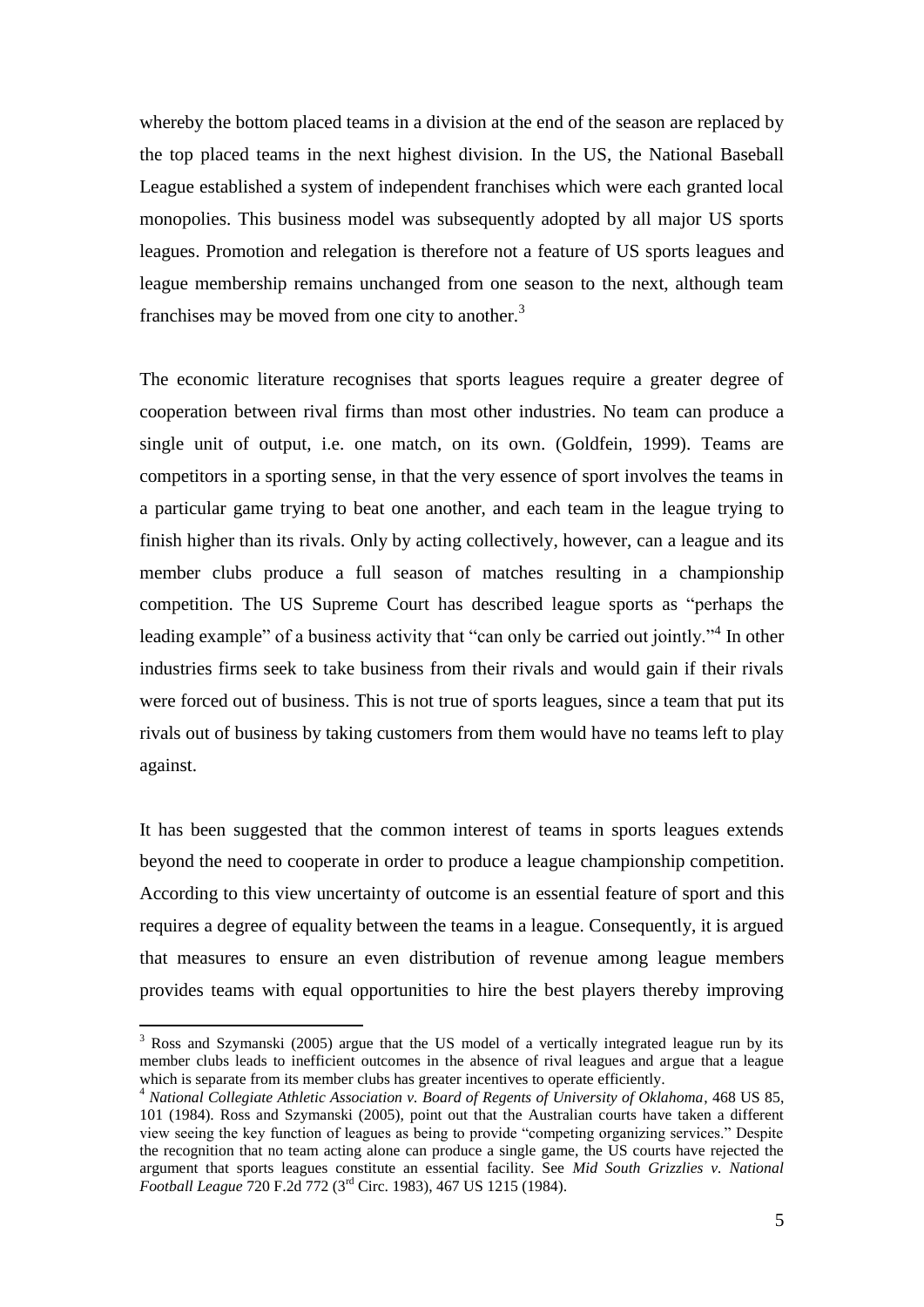competitive balance and making matches more attractive to fans. (Sloane, 2006). McMillan (1997) argued that competitive balance was essential to maintain a healthy level of competition in New Zealand rugby. The competitive balance argument has been advanced to justify a variety of arrangements that are commonly found in sports leagues such as salary caps, restrictions on players moving between teams and the collective selling of broadcasting rights by sports leagues and their member clubs. (Rottenberg, 1956, Szymanski and Kesenne, 2004). Szymanski (2007) describes the issue of competitive balance in professional team sports as a practical test of the Coase theorem.

Rottenberg (1956) pointed out that the reserve clause in baseball, which restricted players freedom to move between teams, did not prevent the migration of the best players to bigger teams. It thus had no effect on competitive balance but artificially depressed player salaries and enabled teams to earn monopoly rents. Quirk and El Hodiri (1974) demonstrated that revenue sharing would have no impact on the distribution of playing talent if revenue generating potential varied between profit maximising teams. Both these results are examples of the invariance principle. Noll (2007a) argues that the financial viability of sports leagues is undermined rather than enhanced by measures that improve competitive balance.

Several authors have questioned the view that revenue sharing improves competitive balance. (See, for example, Downward and Dawson, 1995; Cave and Crandall, 2001: and Szymanski, 2003). Szymanski and Kesenne (2004) found that sharing of gate revenues reduced competitive balance and reduced the incentive to win. Noll (2007a) concluded that decentralised selling of broadcast rights would improve competitive balance, while Fort and Quirke (1995) found that sharing of local television revenues improved competitive balance. Fort and Quirk (2007), however, found that a unique rational expectations equilibrium existed for US sports leagues providing a formal justification for the competitive balance argument, although they noted that such an equilibrium was unlikely to exist for non-cooperative leagues. Vrooman (2007) points out that revenue sharing and salary caps will improve competitive balance, if team owners are win maximisers, which appears true of European soccer. Garcia and Rodriguez (2009) concluded that the conditions necessary for revenue sharing to affect competitive balance were not present in the case of Spanish football. Lenten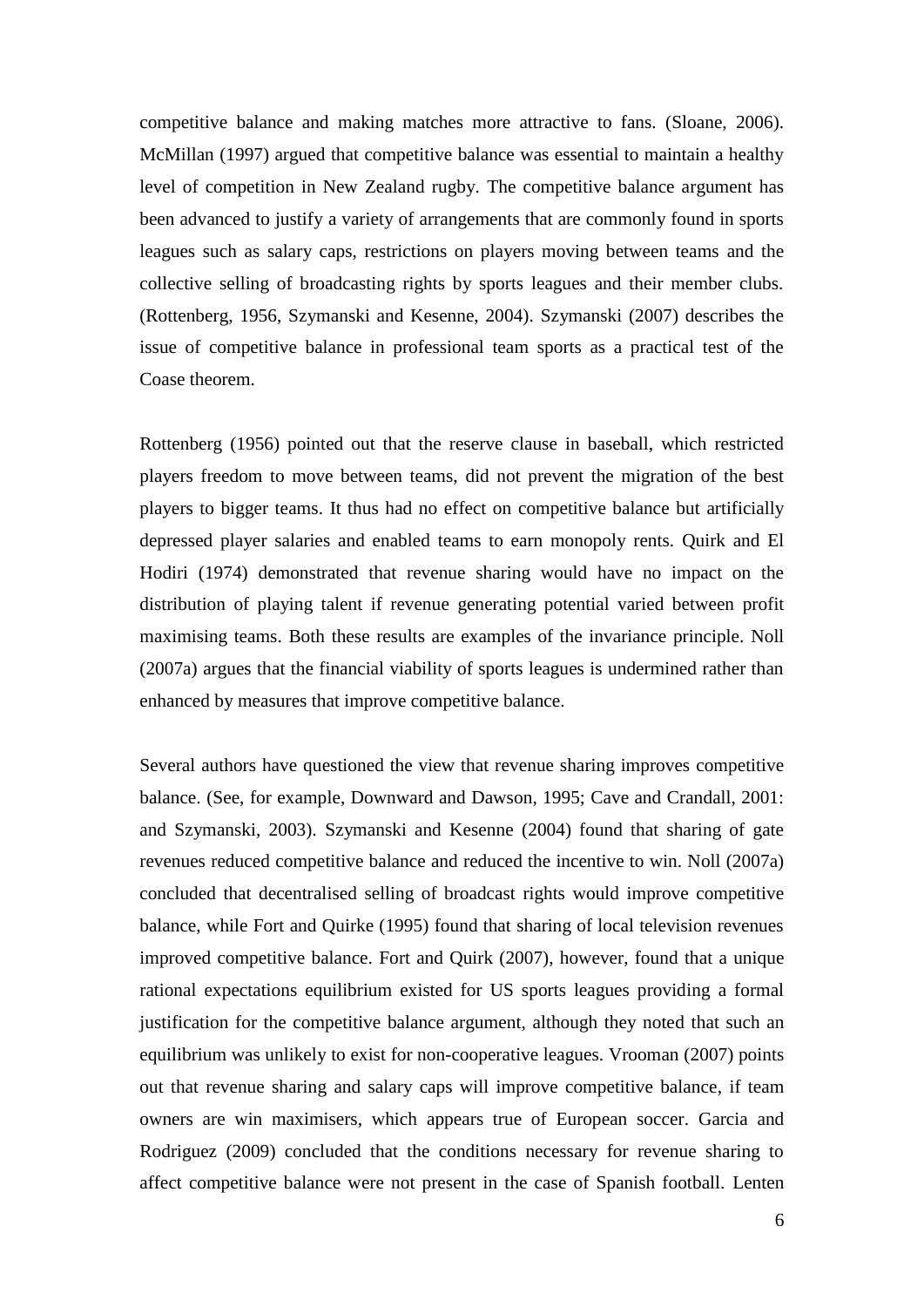(2009a) reports that rules designed to improve competitive balance in Australian Rules Football have had to be revised from time to time as clubs tended to find ways of getting around them thus lessening their impact on competitive balance. Lenten (2009b) nevertheless concludes that the existing salary cap and draft arrangements introduced in 1995 had increased competitive balance.

Sloane (2006) argues that although the competitive-balance/uncertainty argument has tended to dominate the analysis of team sports, little attention has been paid to defining and accurately measuring it. The literature refers to three different concepts of uncertainty.

- Short-run uncertainty of match outcome, i.e. uncertainty regarding the outcome of an individual match which should increase supporter interest in individual matches;
- Medium term or seasonal uncertainty of outcome, i.e. uncertainty over which team will ultimately win the league, which should serve to maintain supporter interest in matches involving a wider range of teams over the course of the season;
- Long term uncertainty of outcome, i.e. a lack of domination by one or more clubs over a number of seasons, sometimes referred to as dynamic competitive balance.

Baimbridge et al. (1996) warned that broadcast arrangements for England's FA Premier League (FAPL) would reduce competitive balance by increasing income inequality between clubs. Arnaut (2006) claimed that competitive balance had declined in several top-flight European football leagues. Massey (2007) found evidence of a decline in short-run competitive balance in the FAPL. Vrooman (2007) concluded that dynamic competitive balance in the FAPL had declined.

Szymanski (2003) observes that the competitive balance argument is based on two assumptions that may be unique to US sports:

- 1. The supply of talent available to clubs is fixed; and.
- 2. The absence of promotion and relegation in US leagues makes competitive balance more important for maintaining supporter interest over time.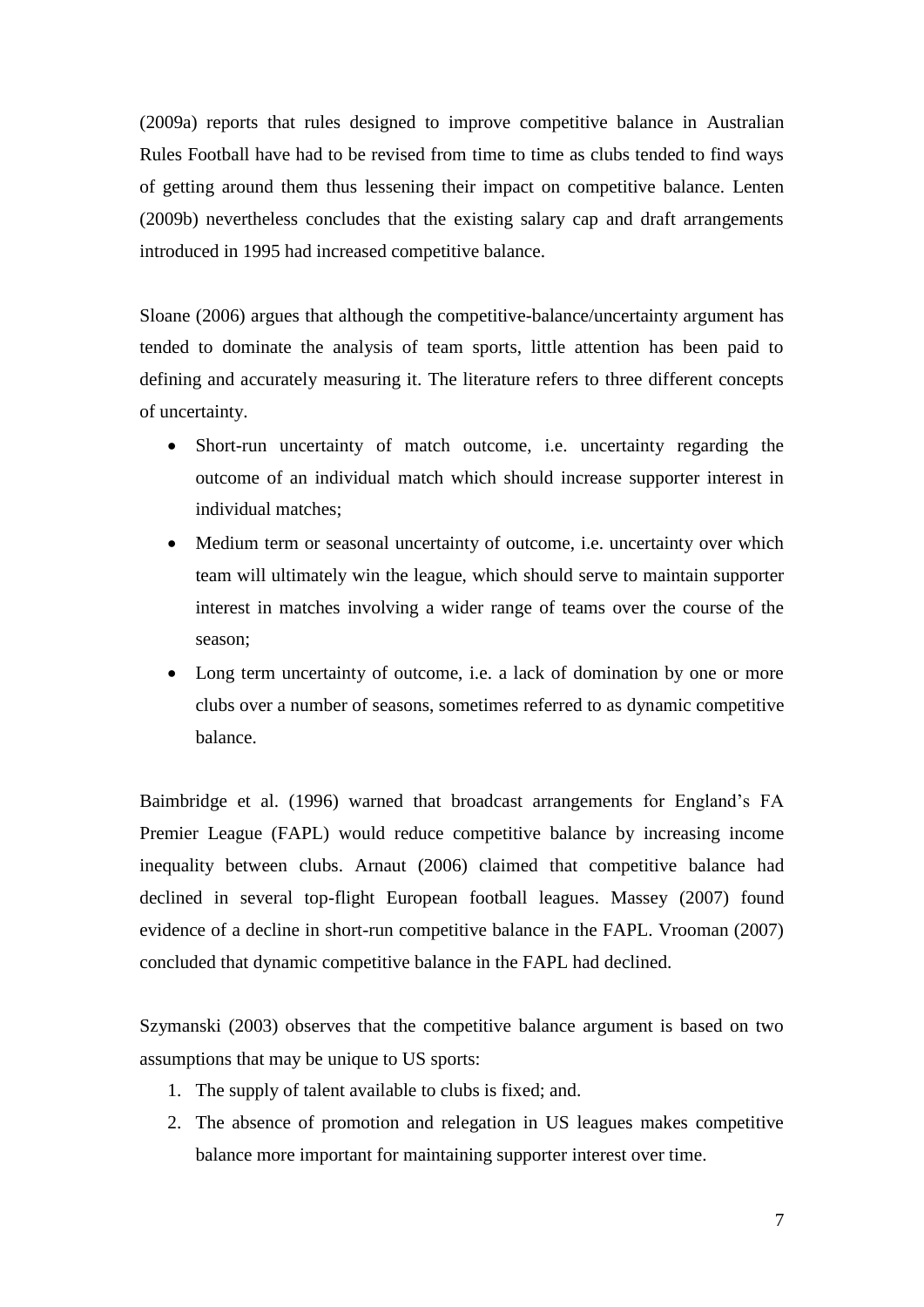In soccer the promotion/relegation system means that teams that are relegated suffer significant declines in revenue.<sup>5</sup> (Szymanksi and Valetti, 2003). In addition the top teams in national European soccer leagues qualify to play in Europe wide competitions, the most important of which is the UEFA Champions League, and earn substantial extra revenue from participating in those competitions.<sup>6</sup> There are no equivalent multi-national competitions in US sports. It is not in the interests of the top soccer clubs that every team should have a broadly equal chance of reaching the Champions League or of being relegated.<sup>7</sup>

Revenue sharing is thus more limited in European soccer than in US Sports. In the NFL all broadcast revenue is shared equally in contrast to the FAPL where only 50% is distributed equally.<sup>8</sup> In the NFL revenue sharing is not limited to broadcast revenues so that two thirds of total revenue is shared compared with 22.5% in the case of the FAPL. (Vrooman, 2007). In England, France and Germany half of the league"s total revenues accrue to the top 5 teams, while in Italy and Spain, where teams sell broadcast rights individually, two thirds of league revenues accrue to the top 5 teams. (ibid.)

The distribution of UEFA Champions League broadcast revenue is skewed in favour of clubs from larger countries increasing competitive imbalance in domestic leagues.<sup>9</sup> (Vrooman, 2007).

<u>.</u>

<sup>&</sup>lt;sup>5</sup> Teams that are relegated from the FAPL receive compensation payments, known as "parachute" payments", for up to three years to help cushion them against such losses.

 $6$  It is estimated, for example, that in 2005/6 English club Arsenal, which reached the final of the Champions League received around £25m in Champions League broadcast revenues compared with £27m from FAPL broadcast revenues. (Parkes, 2007)

 $<sup>7</sup>$  For a more detailed analysis of the economic implications of the promotion and relegation system and</sup> Champions League see Noll (2007b).

<sup>&</sup>lt;sup>8</sup> The remaining 50% is split 50/50 between merit payments, determined by a club's final league position and facility fees, which are determined by the number of times a club"s matches are broadcast. (Sloane, 2006). The latter arrangement tends to favour higher placed clubs" whose matches are likely to be broadcast more often.

<sup>&</sup>lt;sup>9</sup> 50% of Champions League broadcast revenue is distributed on the basis of teams' on-field performances, while the other 50% is distributed according to the relative value of the broadcast market in a team"s home country. Thus, when Portuguese club Porto won the Champions League in the 2003/4 season it received a total of £13m in broadcast revenue but only £1.3m (10%) was from the broadcast pool due to the fact that the Portuguese broadcast market is relatively small in European terms. (Parkes, 2007). Szymanski (2007) reported that Porto got less revenue than several of the other participating teams despite winning the competition.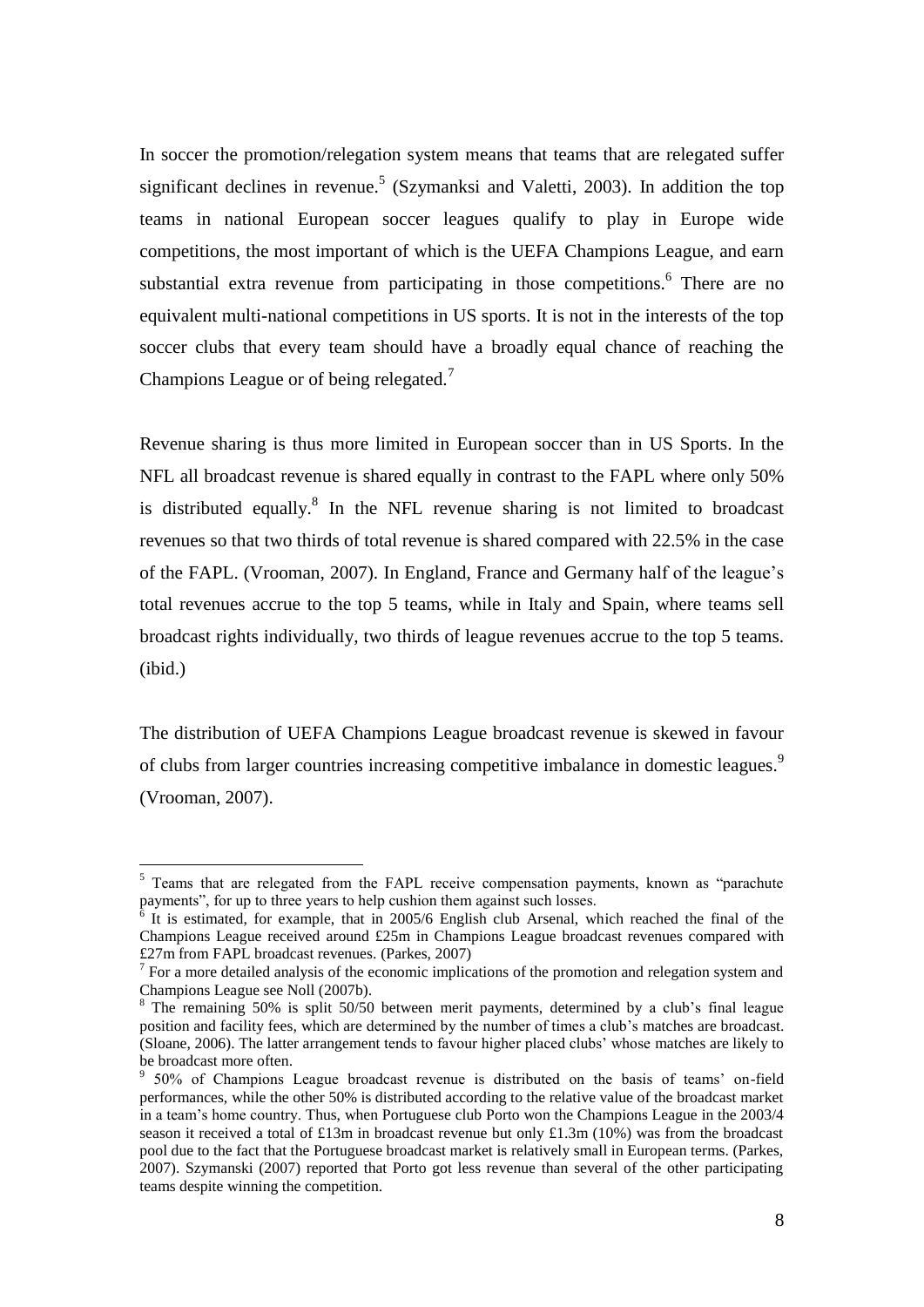"It would appear that the Champions League has created chronic imbalance both inside and outside the competition itself and outside in the domestic league championships." (Szymanski, 2007, p.369).

Palomino and Sakovics (2004) argue that national leagues have no incentive to undo such effects because the league as a whole benefits from the good performances by its members in European competitions, e.g. through an increase in the number of participants from the league.

Historically player mobility in European soccer was limited by the transfer system which prevented players leaving the clubs that employed them, even if their contracts had expired, and by limits on the number of foreign players that a team could employ. The European Court of Justice Judgment in the *Bosman* case<sup>10</sup> ruled that such arrangements were in breach of the EU Treaties. Thus European soccer now has a fully mobile labour market but product markets remain closed as soccer's rules require leagues to operate along national lines. This has increased the imbalance between the larger and smaller countries.

Kesenne (2007) observed that top teams in countries such as Belgium and Holland, including Ajax a team which won the European Cup on several occasions in the 1970s, can no longer compete with big clubs from larger countries for the best players. In order to have the same ratio of population to top division football teams as England, Belgium would have to reduce its league to just four or five clubs, which is too few for a viable league competition. Broadcast rights are higher in larger markets and Noll (2007a) argues that this explains the relative decline of Belgian teams in European terms. The best players have tended to move to the four or five richest leagues thus, lowering the quality of leagues in smaller countries and widening the gap between teams from smaller and larger countries. The exodus of top players reduced the supply of talent available in smaller countries thus bidding up wages for the remaining lower quality players and leading to the near bankruptcy of several

<sup>&</sup>lt;sup>10</sup> Case C-415/93 *Union Royale des Societes de football association, Royal Club Liegois et UEFA v. Jean Marc Bosman* [1995] ECR I 4921.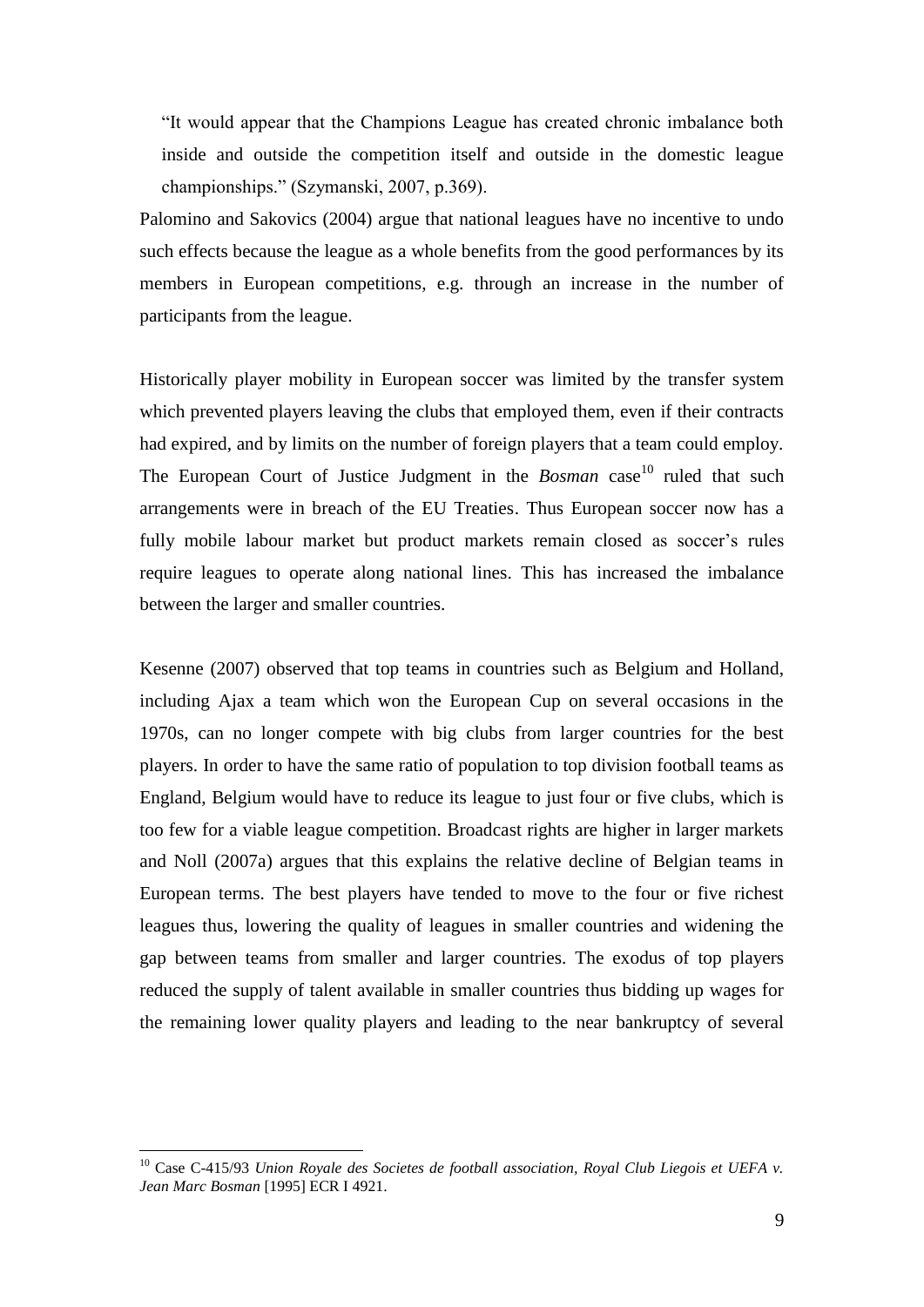Belgian and Dutch top division clubs. (Kesenne, 2007). The Champions League has become increasingly dominated by teams from the four or five largest countries.<sup>11</sup>

The rules prevent teams from smaller countries joining leagues in larger countries and prevent mergers of smaller country leagues that would enable them to increase the ratio of population to top clubs, thereby potentially increasing revenue. Szymanski (2009) reported that the top Dutch and Belgian clubs had considered establishing a single league but were prevented from doing so by the existing rules. Vrooman (2007) reported that UEFA also blocked an attempt by clubs in seven smaller countries to establish a new league to compete with the big 5 leagues.<sup>12</sup> The two largest Scottish clubs, Rangers and Celtic, the latter another former European Cup winner, have been prevented from joining the FAPL. Mergers of smaller country leagues could increase competition between European leagues and improve competitive balance within the Champions League. (Kesenne, 2007). Cities like Amsterdam and Glasgow might well be capable of supporting top level European teams but are prevented from doing so under the present rules.

## **3: Rugby – A Brief Overview.**

1

Rugby, like soccer emerged in England in the mid nineteenth century. Rules based on those of Rugby School, where tradition has it the game originated, were drawn up and the Rugby Football Union (RFU) was established at a meeting of clubs at the Pall Mall Restaurant in London in January 1871.<sup>13</sup> The World governing body for rugby is the International Rugby Board (IRB) which was founded in 1886 and has its headquarters in Dublin. Compared with soccer, rugby, at least at the highest level, is played in a relatively limited number of countries worldwide.<sup>14</sup>

 $11$  This imbalance is exacerbated by the bias in the allocation of Champions League broadcasting revenues in favour of teams from the larger countries. See Palomino and Sakovics (2004) on competition between European football leagues for players.

 $12$  The proposed league was to be known as the Atlantic League and would have involved teams from Belgium, Denmark, Holland, Norway, Portugal, Sweden and Scotland"s Celtic and Rangers.

<sup>&</sup>lt;sup>13</sup> This brief account is summarised from information contained on the RFU website at <http://www.rfu.com/AboutTheRFU/History.aspx>

 $\frac{14}{14}$  There are effectively six top level rugby playing countries in Europe (England, France, Ireland, Italy, Scotland and Wales) and four in the Southern Hemisphere (Argentina, Australia, South Africa and New Zealand). The IRB, however, includes a total of 95 rugby playing countries in its world rankings.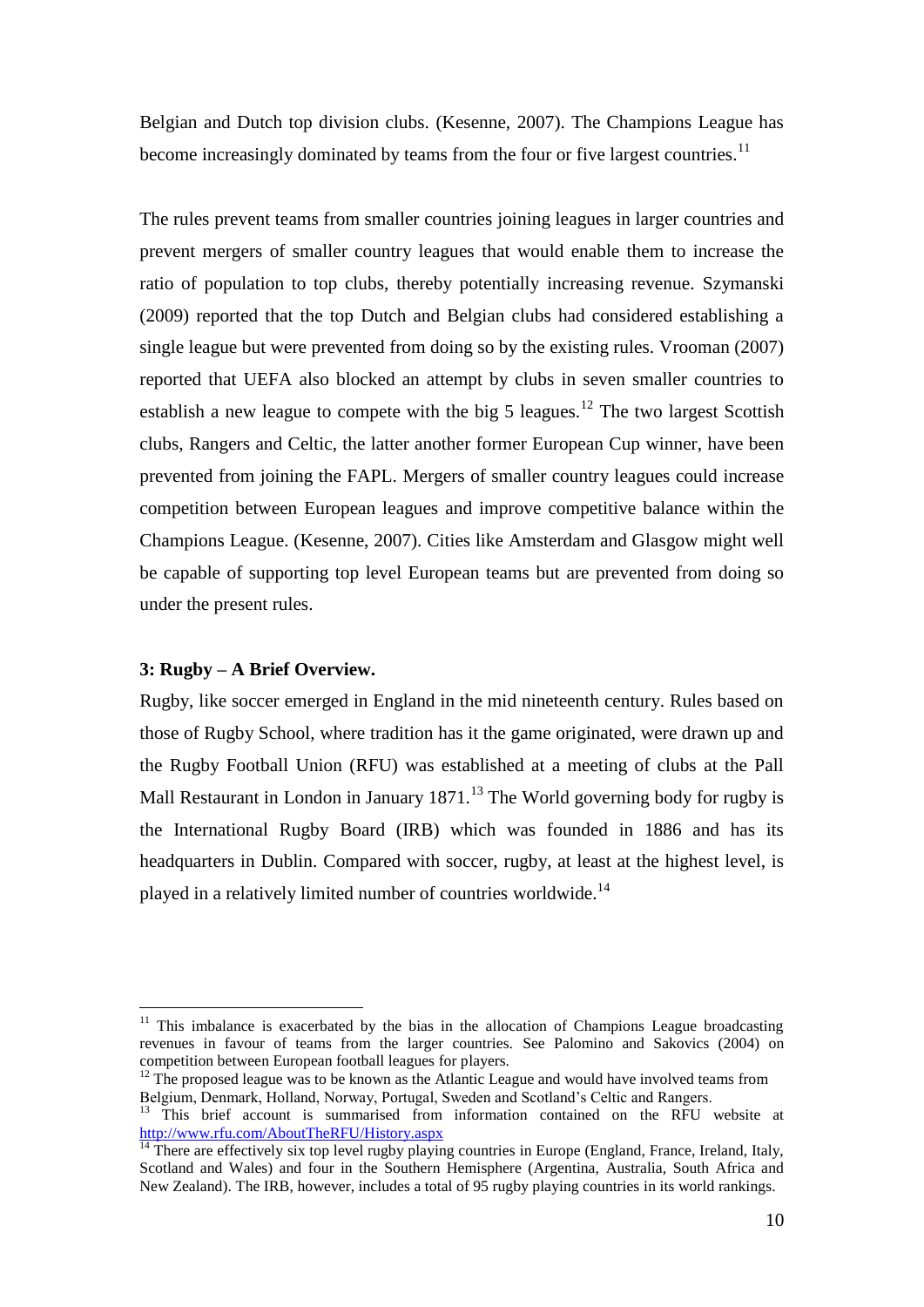Szymanski (2009) argues that the question of professionalism emerged in team sports once they began to attract large paying audiences. US baseball split into amateur and professional codes in 1871. In 1885, a similar crisis emerged in English soccer but a successful compromise was reached preventing a split, which essentially allowed for players to be paid while amateurs retained control of the sport"s governing body. Ten years later the issue raised its head in rugby when clubs in the North of England wanted to make payments to players, not for playing, but as compensation for wages lost as a result of playing matches on Saturdays.<sup>15</sup> As the RFU put it:

"In the South where players were more well-heeled and didn"t work at weekends this was irrelevant but a powerful group insisted that payment was against the true interests of the game and consequently 22 leading clubs from Yorkshire formed their own Northern Union, which in 1922 became the Rugby League."<sup>16</sup>

In 1995 the IRB amended its rules to permit professionalism. This resulted in major changes in the structure of the sport at both club and league level in all of the main rugby playing countries, although there were significant differences in the responses in different countries.

#### **4: Rugby in the Professional Era.**

In contrast to soccer, English rugby has no long tradition of a national league championship competition for clubs. The Courage League only began in 1987/8 with 12 clubs which played each other once over the course of the season although there were no set dates for fixtures. Fixed Saturday fixtures were introduced the following season and in 1993/4 the teams first played each other on a home and away basis.<sup>17</sup> According to Richards (1996) the move to professionalism resulted in a major upheaval in English rugby with galloping inflation and "a desperately uncertain future." Bitter disputes erupted between the RFU and the leading clubs over the terms for the release of players to play for the England team and over the division of television revenues. (McMillan, 1997) This led the leading clubs to establish a new

<u>.</u>

<sup>&</sup>lt;sup>15</sup> Such payments became known as "broken time" payments.

<sup>16</sup> <http://www.rfu.com/AboutTheRFU/History.aspx>

 $^{17}$  Source:<http://www.premiershiprugby.com/information/history.php>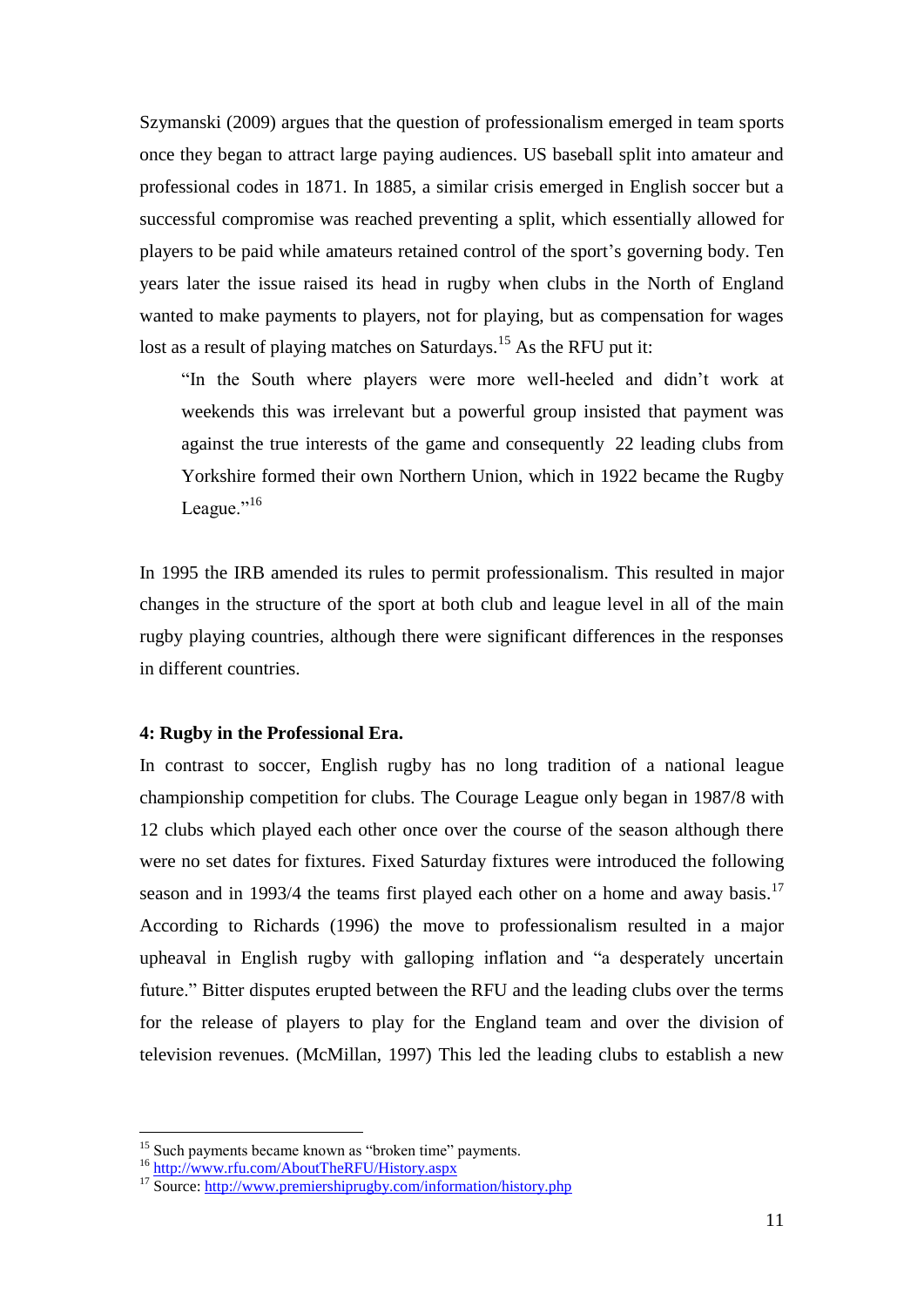association to run the domestic league competition, known as the Premiership, which replaced the Courage League.

There was also considerable restructuring and innovation at club level. Several clubs were acquired by wealthy individuals while others floated on the stock exchange. One company Newcastle United Ltd. operates both professional soccer and rugby teams. In another case a rugby union and rugby league team merged and operates teams in both codes. Some clubs adopted innovative approaches to player incentives with the London Wasps club offering share options to players linking their remuneration to the club"s future stock market price. (McMillan, 1997).

The Premiership operates a revenue sharing and a salary cap arrangement. All revenues, including those received by teams from participation in European competitions (see below) are split equally between the member teams. Such arrangements are considered necessary to ensure the long-term viability of the league's member clubs rather than to ensure competitive balance.<sup>18</sup> There is promotion and relegation, although only the bottom team in the Premiership at the end of each season changes places with the top team in the next division.

The transition to professionalism was somewhat less disruptive in France than in other countries, at least initially. The French national championship known as the Top 14 traces its origins back to 1892. Prior to 2005/6 the league was composed of two sections of eight teams with the top teams from each section reaching the play-offs. In 2005/6 the Top 14 was restructured into a single division of 14 teams. There is promotion and relegation with the bottom two teams each season changing places with the top two from the league immediately below the Top 14. Following the move to professionalism a number of clubs were acquired by wealthy individuals as in England. French clubs do not operate a revenue sharing arrangement.

<u>.</u>

<sup>&</sup>lt;sup>18</sup> The League was reduced to its current 12 teams in 1999/2000 when one club, Richmond, went bankrupt and London Irish and London Scottish merged. Other clubs have also encountered financial difficulties. Assuming that teams play each other twice during the season, a reduction in league membership from 12 teams to 10, for example, would reduce the total number of matches from 132 to 90, with potential implications for the viability of the league.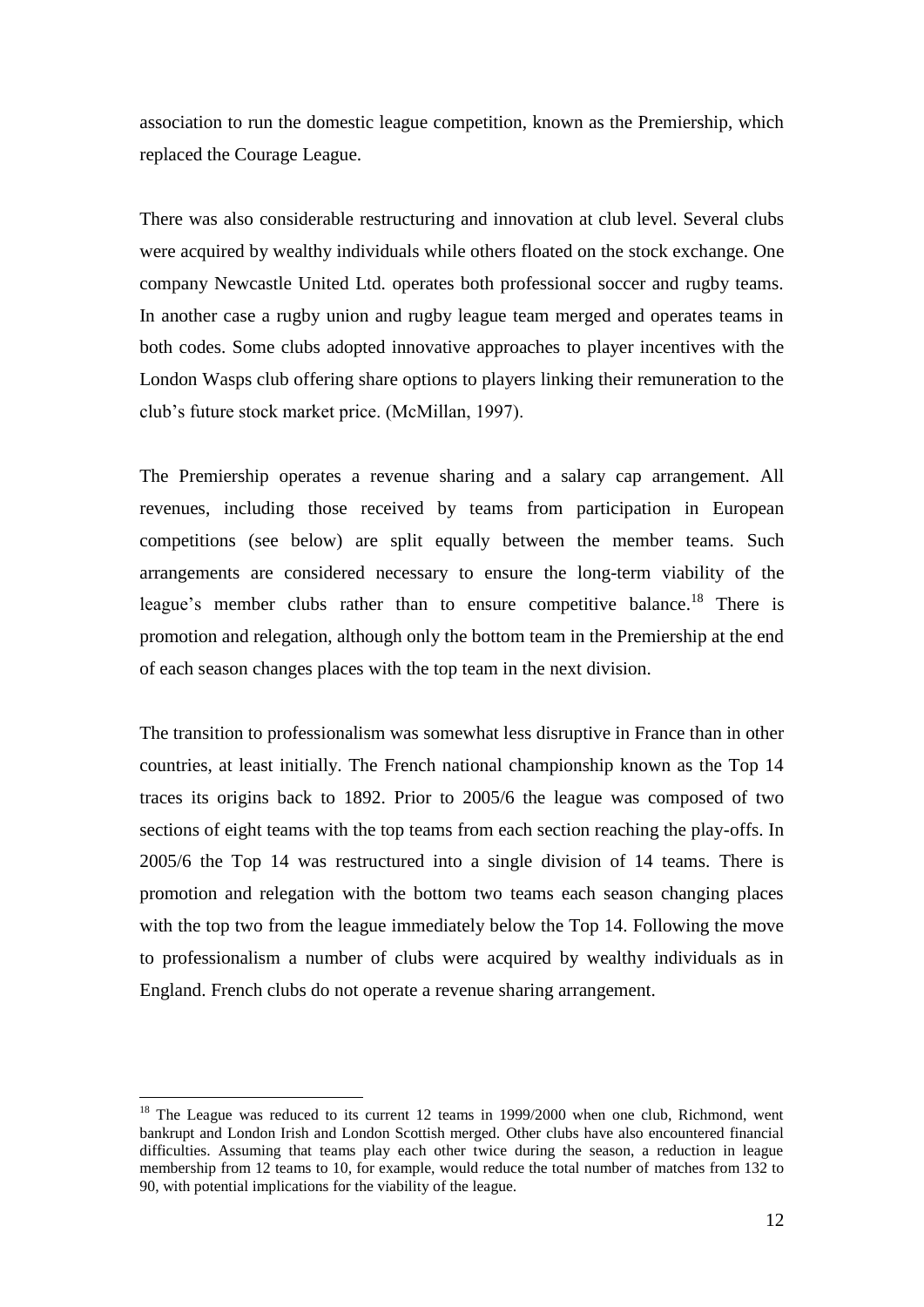In recent seasons a number of French clubs have experienced financial difficulties. *Bourgoin* only avoided a bankruptcy filing in 2009 as a result of its players agreeing to large wage cuts. The club was denied a professional licence by the league due to their ongoing financial issues, but this decision was reversed on appeal.<sup>19</sup> *Brive*. whose 2009/10 wage bill was  $\epsilon$ 7.2 million, announced that they would cut their budget by 40% for the following season, while a third club *Montauban* were relegated at the end of the 2009/10 season after filing for bankruptcy. These financial problems resulted in the introduction of a salary cap from the beginning of the 2010/1 season, albeit at a much higher level than in England.

The Irish Rugby Football Union is an all Ireland body and the Ireland international team includes players from both Northern Ireland and the Republic of Ireland. The IRFU has four provincial branches and historically clubs were organised into four provincial leagues. In addition there were four provincial representative teams that played against one another in an annual inter-provincial championship.<sup>20</sup> A national club league, known as the AIL with approximately 50 teams divided into a hierarchical four division structure, was only established in 1989/90.

The rugby fan base in Ireland was insufficient to support a full time professional club league, while the four team Inter-Provincial Championship, was too small to operate as a viable professional league. Following the introduction of professionalism, the IRFU adopted a policy of centrally contracting all of its leading Irish based players. All contracted players play for one of the four provincial teams and the IRFU largely controls which provincial team an individual plays for.<sup>21</sup> In addition the four provincial teams are each allowed contract a number of non-Irish players.

The IRFU is able to exert this level of control because the bulk of revenue in rugby was traditionally generated from international matches. Income from international

<sup>19</sup> [http://sports.orange.fr/infos/rugby/201027/bourgoin-maintenu-en-top-14\\_281127.html](http://sports.orange.fr/infos/rugby/201027/bourgoin-maintenu-en-top-14_281127.html)

<sup>&</sup>lt;sup>20</sup> The Championship was played on a league format with the teams playing against each other once, with home advantage alternating from year to year.

 $21$  The decision by the IRFU to centrally contract players appears to have been prompted by concerns that there would have been an exodus of top players to overseas leagues. One of the four professional teams, Connacht, effectively operates as a development or "farm" team receiving significantly lower levels of funding than the other three teams. Initially contracted players continued to play with their AIL club teams as the four provincial teams only played a limited number of matches each season.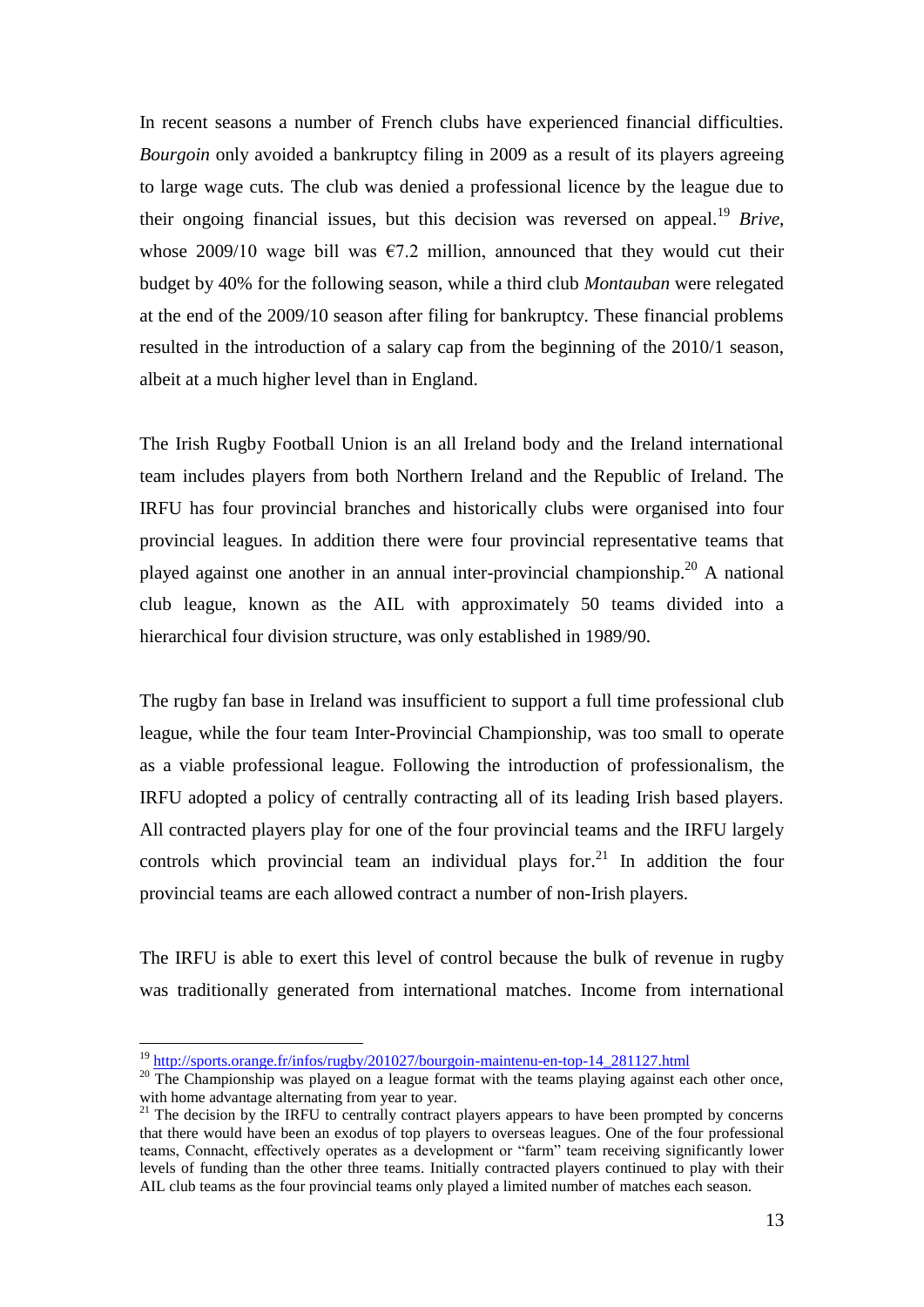matches (both ticket sales and broadcast revenue) in 2009/10 accounted for around 60% of total IRFU revenue. The IRFU pays the bulk of the running costs of the four provincial teams and such outlays accounted for 60% of its total expenditure in 2009/10. (IRFU, 2009/10) The IRFU also funds the provincial teams" development squads and under age international teams. Broadcast revenues and prize money from the Irish teams" participation in the European Rugby Cup (ERC) is paid to the IRFU along with the bulk of teams" gate receipts from home matches in the competition. Rugby in Ireland is thus vertically integrated with the relationship between the IRFU and the four professional teams effectively a parent subsidiary one.

In Wales the transition to professionalism resulted in what the Welsh Rugby Union"s (WRU) Chief Executive described as "a painful few years for Welsh rugby as it has been forced to adapt and change in an attempt to climb out of the financial mire." (WRU, 2003/4, p.16). In 2003/4 financial pressures led to a restructuring with mergers between a number of clubs leading to the establishment of five regionally based professional teams.<sup>22</sup> Payments to regional teams accounted for only 25% of total WRU expenditure in  $2009/10$ <sup>23</sup> Apart from such payments, there are no revenue sharing arrangements between the regional teams. The relationship between the WRU and the regions is governed by an agreement which runs up to May 2014. Thus Welsh rugby exhibits a high degree of vertical integration but not to the same extent as in Ireland

Initially Wales retained its club structure and national league, the Welsh Premier League. In 1999 two Scottish teams (Edinburgh and Glasgow) joined to form the Welsh-Scottish League. In 2001/2 the Irish, Scottish and Welsh Rugby Unions came together to establish a new league, originally known as the Celtic League but subsequently renamed the Magner's League. The league is run by Celtic Rugby Limited.

<sup>&</sup>lt;sup>22</sup> The number was reduced to four due to financial pressures after just one season. "Professional rugby has been condensed to four regions and I stand by something I said 18 months ago - four regions are as many as Welsh rugby can sustain, for both player resource and financial reasons." (CEO's Statement, WRU *Annual Report 2003-2004*, p.7). Below the regions a club league continues to operate on a semiprofessional basis.

<sup>&</sup>lt;sup>23</sup> The WRU allocated £12m on its regional teams compared with  $\epsilon$ 35m in the case of the IRFU.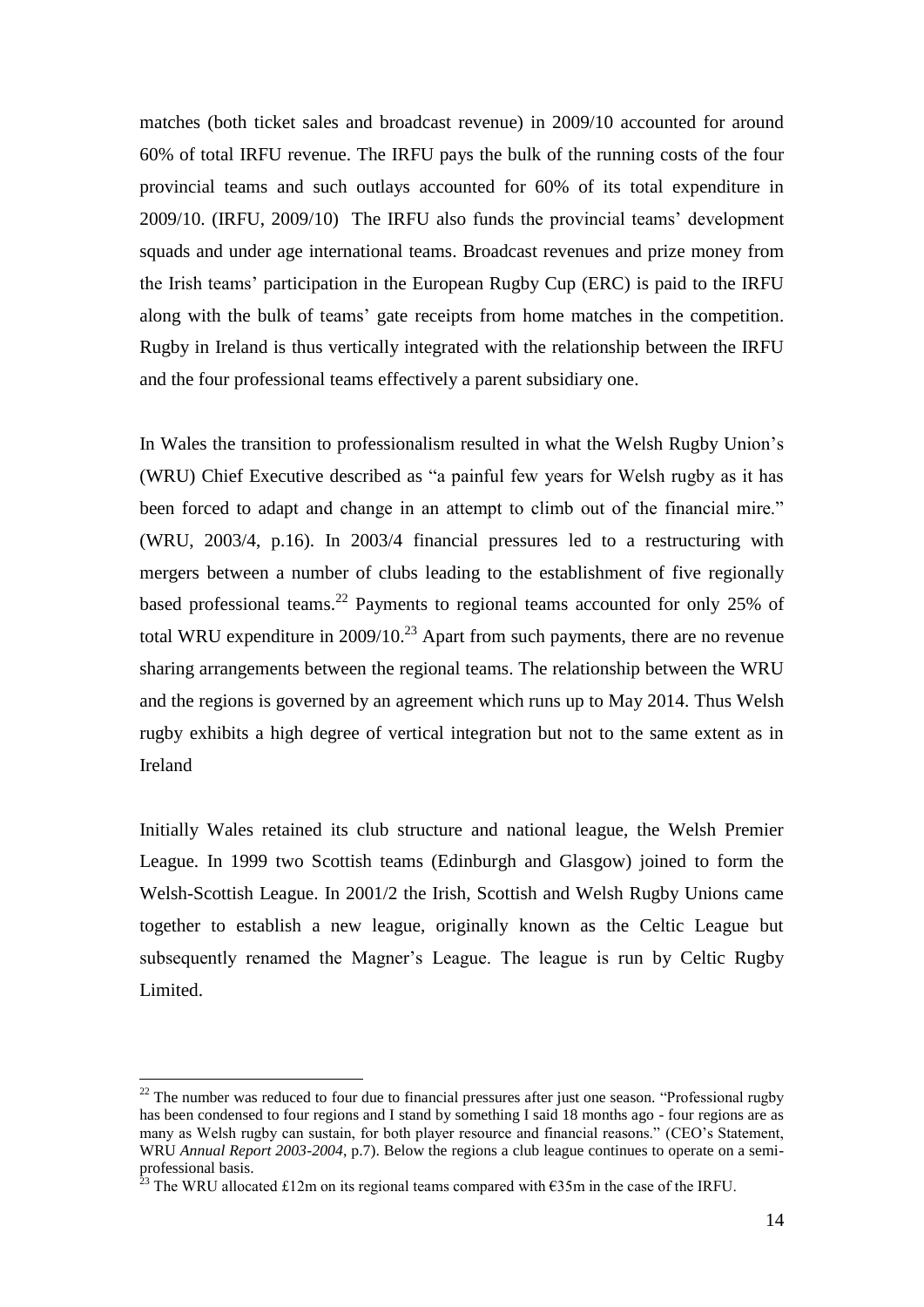The size and format of the Magner"s League has varied over time. In its first season the league consisted of 15 teams (9 from Wales, 4 from Ireland and 2 from Scotland) divided into two sections with the top four from each section qualifying for the playoff stages. A third Scottish team was added in the second season bringing the number of teams to 16 while the format remained unchanged. In 2003/4 the format changed to a straightforward league competition involving 12 teams with the five newly established Welsh regional teams replacing club teams. The league was reduced to 11 teams the following season due to the withdrawal of one of the Welsh regional teams and was further reduced to 10 in 2007/8 with the withdrawal of one of the Scottish teams. A play-off to decide the league winners involving the top four teams was introduced in 2009/10. The number of teams increased to 12 for the 2010/1 season with the admission of two Italian teams.

The Magner's League provided the Irish provincial teams with a season long programme of matches which enabled the IRFU to effectively re-brand the four provincial teams as professional franchises while traditional club sides continue to play in the AIL on an amateur/part-time professional basis.

The ERC (also known as the Heineken Cup) was launched at the beginning of the 1995/6 season, at the same time as the move to professionalism. In some respects the ERC might be seen as the rugby equivalent of soccer"s Champions League. Unlike the latter competition, which is run by UEFA the governing body of soccer in Europe, the ERC is run by European Rugby Cup, a company based in Dublin. Participation in the ERC is confined to teams from England, France, Ireland, Italy, Scotland and Wales, although English and Scottish teams did not participate in the first season of the competition.<sup>24</sup> While the entrants from the other participating countries were originally club teams, the IRFU secured agreement to enter provincial representative teams in the competition. 15 teams took part in the ERC in its first season but this has since expanded to 24.

 $^{24}$  English teams did not participate in 1998/9 either. Romania had one team in the ERC in its first year but has not participated since. The six participating countries each have two directors on the ERC board. A second European competition, the ECC (also known as the Amlin Cup) was also established involving teams ranked below those qualifying for the ERC.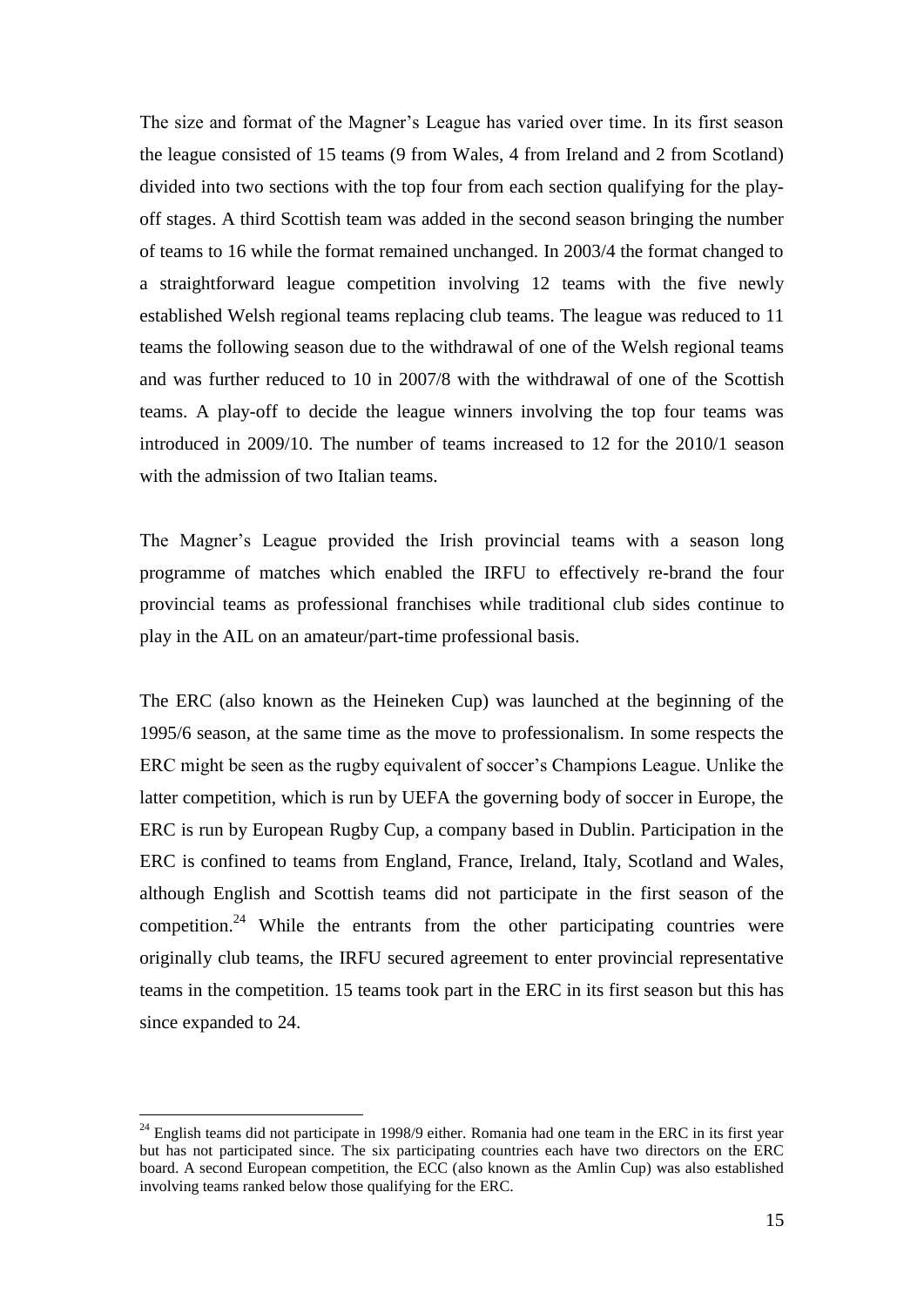The ERC has not had the same distorting effect on competitive balance within leagues as the Champions League in soccer. Of the 38 teams that play in the top divisions of the three main European leagues, 24 qualify to play in the ERC with virtually all of the Magner's League teams qualifying.<sup>25</sup> England and France each receive six automatic places, but in the case of the English clubs the revenue from participation is shared among all of the league members. Since  $2010/1$  the previous year's winners of the ERC and Amlin Cup also qualify.<sup>26</sup>

## **5: Competitive Balance in European Rugby Leagues.**

In both England and France wealthy individuals have acquired clubs and invested heavily in them while several clubs in both countries have got into financial difficulties suggesting that it is reasonable to regard clubs as win maximisers. The Irish, Scottish and Welsh Magner"s League teams are all reliant to varying degrees for revenue from their parent associations for revenue, which the latter derive from international matches. This again suggests that the clubs are not profit maximisers and that the national associations play the part of wealthy benefactors.<sup>27</sup>

The English and French leagues are based on a hierarchical structure similar to soccer. The fact that only one team is relegated each season from the Premiership arguably means it has a quasi-fixed structure. Eight of the 12 teams have been members of the league for all of its 14 seasons while two others have participated for 13 seasons out of 14. The Premiership operates a salary cap and revenue sharing arrangement while the Top 14 traditionally did not, only introducing a salary cap (at a much higher level) in 2010/1. *A priori*, the Premiership should display a greater degree of competitive balance than the Top 14.

 $25$  At least ten of the twelve Magner's League teams qualify to play in the ERC. Italy and Scotland receive two ERC places which go to their two Magner"s League teams. Ireland and Wales are each allocated three automatic ERC places. In effect the Irish and Welsh teams compete in "mini national leagues" within the overall league to decide ERC qualification.

 $26$  The number of English and French participants is capped at seven, so that if teams from one of these countries win both the ERC and ECC, the final ERC place is allocated to the highest non-qualifying ERC ranked team.

 $27$  The Scottish Rugby Union's Strategic Plan provides, for example, that both Scottish professional teams should increase their win ratio in the Magner"s League to 55%, finish in the top 5 and achieve one quarter final appearance in the ERC by 2012. SRU (2007).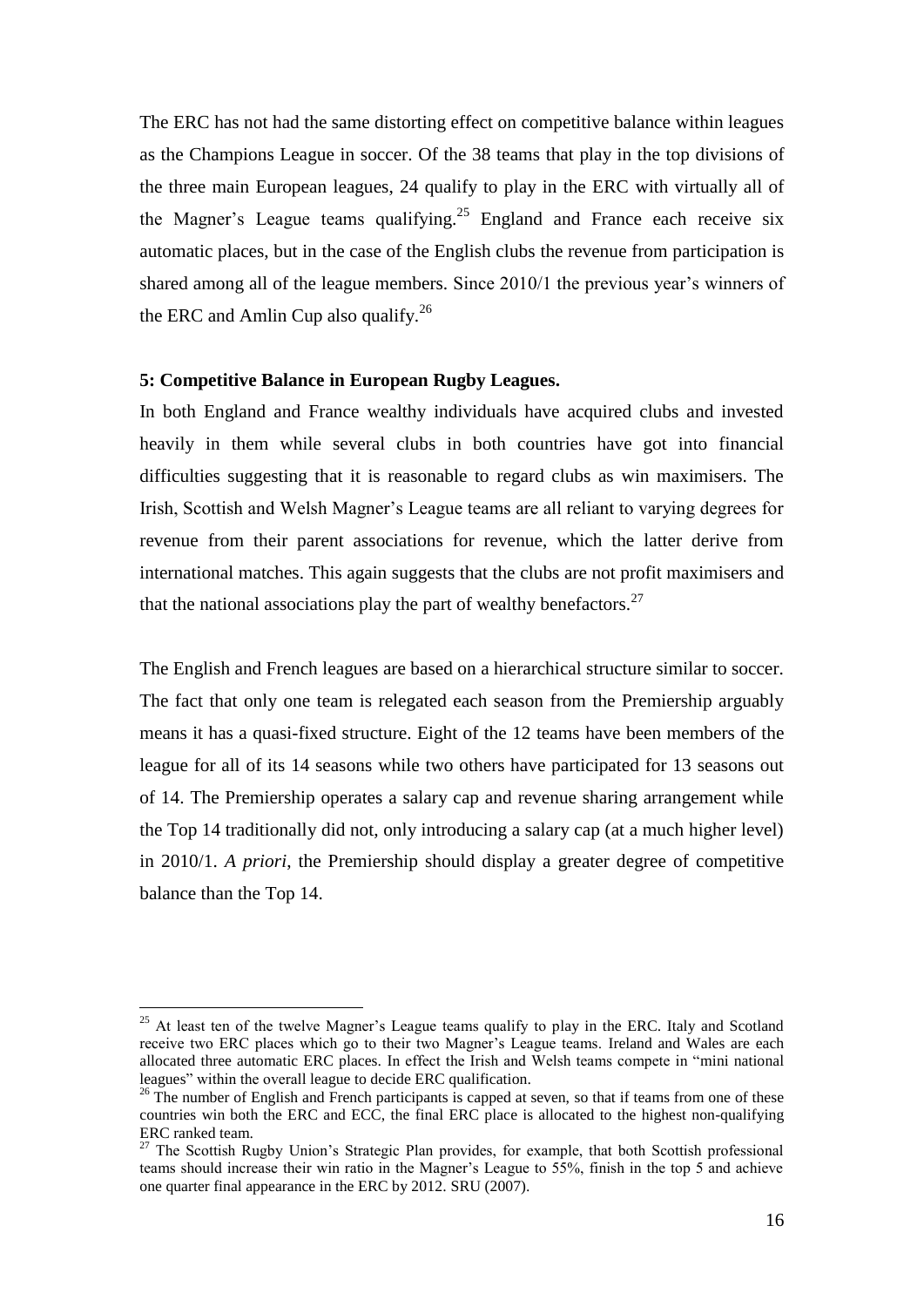The Magner's League is akin to US sports leagues with no system of promotion or relegation so that membership is largely fixed. There would appear to be little room for the league to expand beyond the current 12 teams following the addition of two Italian teams. The league is, however, composed of teams from different countries, which operate different national arrangements in relation to revenue sharing.<sup>28</sup>

We now consider the evidence on competitive balance for the various rugby leagues. Fourie and Siebrits (2008) used a number of different measures and concluded that the three European rugby leagues displayed a high degree of competitive balance although their study only covered three seasons.

First we consider short-term uncertainty or uncertainty of outcome of individual matches. We measure competitive balance by calculating the standard deviation of points obtained by each of the participating teams in each league in each season. We calculate points scored using the rules for each league for each season but ignoring bonus points.<sup>29</sup> As a basis of comparison we also calculate the competitive balance in soccer's FAPL.

Figure 1 below shows how the degree of competitive balance has changed over time in the various leagues. The solid line in each diagram gives the least squares line.

The chart shows that competitive imbalance has increased in the FAPL over time, which is consistent with previous studies. (See, for example, Massey, 2007). It is also interesting to note that the courage league in England showed an increase in competitive imbalance during its existence. In contrast competitive balance increased in the three professional rugby leagues over time.

 $^{28}$  The league gave the two Italian teams that joined in 2010/1 a minimum revenue guarantee for their first three seasons.

 $29$  The three European rugby leagues award teams bonus points for scoring a certain number of tries in a match or for losing a match by less than seven points (see below).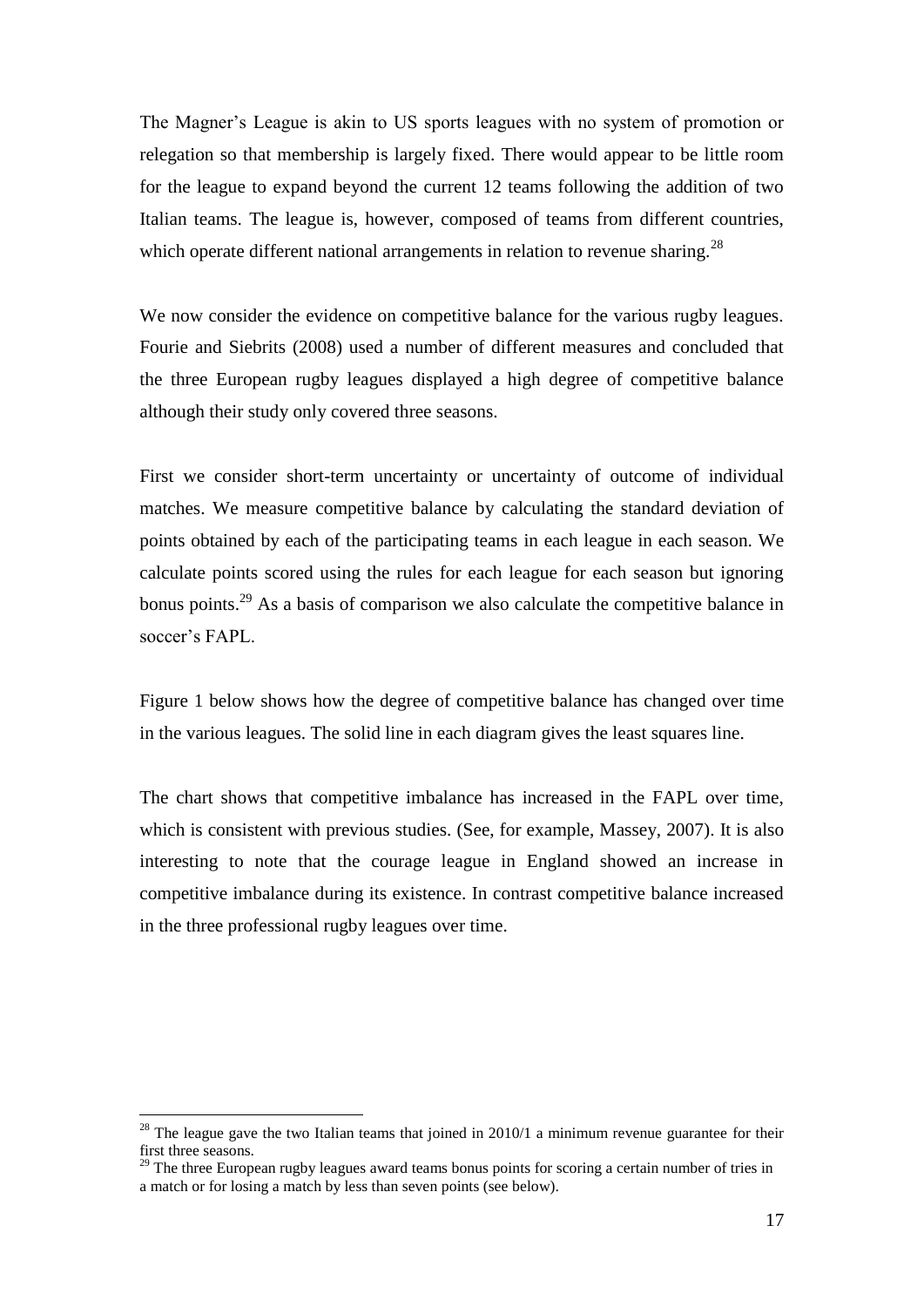Figure 1. Graphs by league



The results are summarised in Table 1 which shows the coefficient of the regression of competitive balance on time in each sub sample. As a basis of comparison we see that the competitive balance in the FAPL has decreased overtime (i.e. the standard deviation of points has increased over time). The estimated coefficient is statistically significant even though we have only 14 annual observations. In the case of the Rugby competitions, we see that competitive balance has increased overtime in the English Premier League and in France"s Top 14, although the coefficient is statistically insignificant by normal standards. In the case of the Magner"s league, there was a statistically significant increase in competitive balance.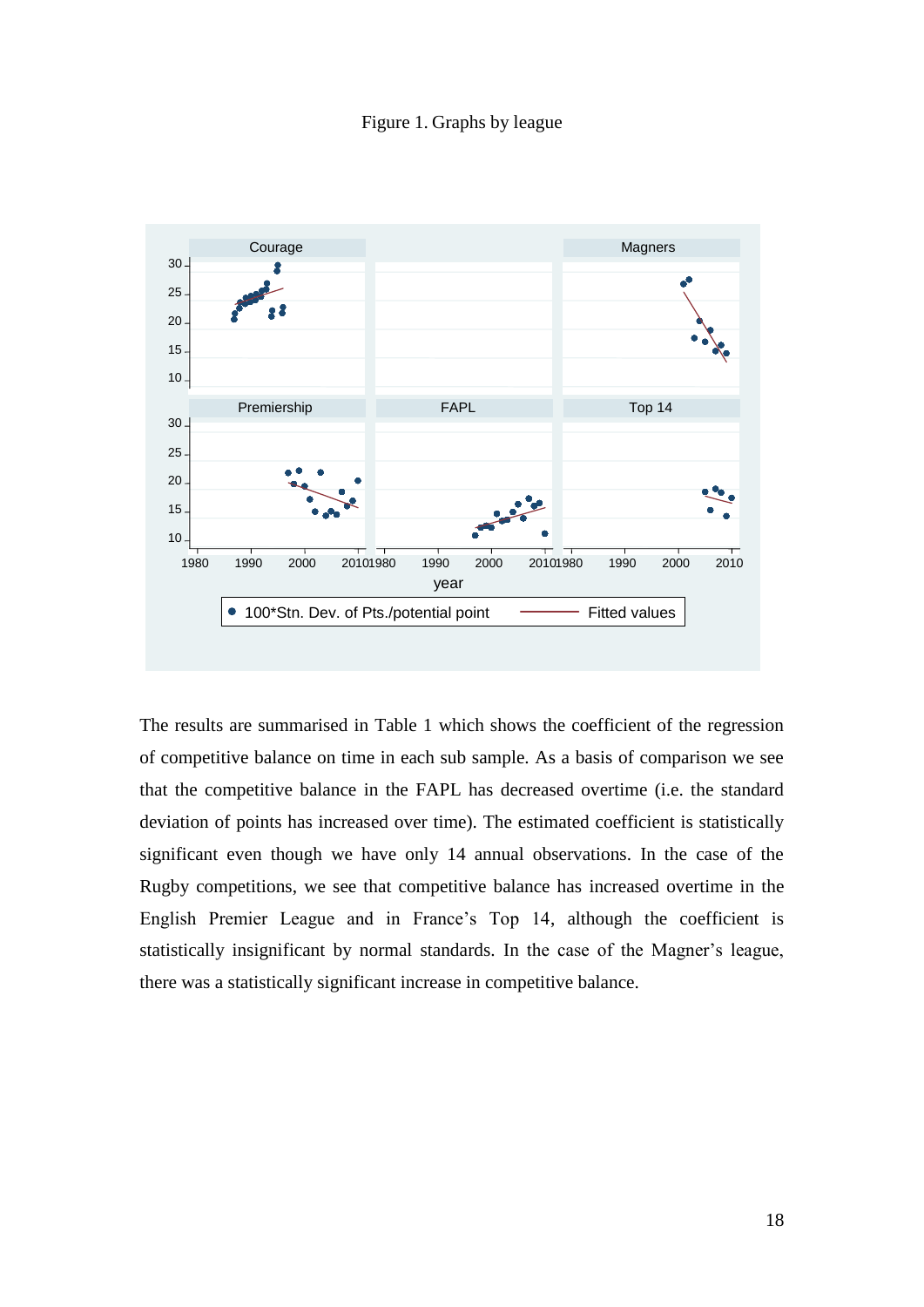| Variable | FAPL        | Premiership | Courage<br>League | Magners<br>League | Top 14   |
|----------|-------------|-------------|-------------------|-------------------|----------|
| year     | $0.272*$    | $-0.293$    | 0.311             | $-1.474**$        | $-0.254$ |
| cons     | $-531.351*$ | 604.512     | $-594.144$        | 2973.772**        | 527.395  |
| N        | 14.000      | 14.000      | 10.000            | 9.000             | 6.000    |
| $r^2$    | 0.311       | 0.182       | 0.142             | 0.708             | 0.062    |

**Table 1: Competitive Balance using Standard Deviation of Points**

legend: \* p<0.05; \*\* p<0.01; \*\*\* p<0.001

1

A commonly used measure of short-run competitive balance is the adjusted standard deviation of win ratios. The adjusted standard deviation is calculated as the ratio of the actual standard deviation to an idealised win ratio generated by a perfectly balanced league. The latter is defined as  $0.5/\sqrt{n}$  (where n is the number of games played). This measure is attributed to Noll (1988) and Scully (1989). Humphreys (2002) argues that this measure is better than other measures of competitive balance. Lenten (2009a) points out, however, that the ratio is highly sensitive to occasional outliers. The adjusted standard deviation results were regressed over time to see if competitive balance in the various leagues had improved over time. The results are shown in Table 2.

The results mirror those of Table 1. The time coefficient is negative for the English, French and Magner's leagues but is insignificant in all three. Interestingly, the time coefficient is positive and significant for the Courage league which indicates that the amateur league was becoming progressively more unbalanced in the years before the move to professionalism.<sup>30</sup>

 $30$  It should be noted that the final two seasons of the Courage League fall within the professional era.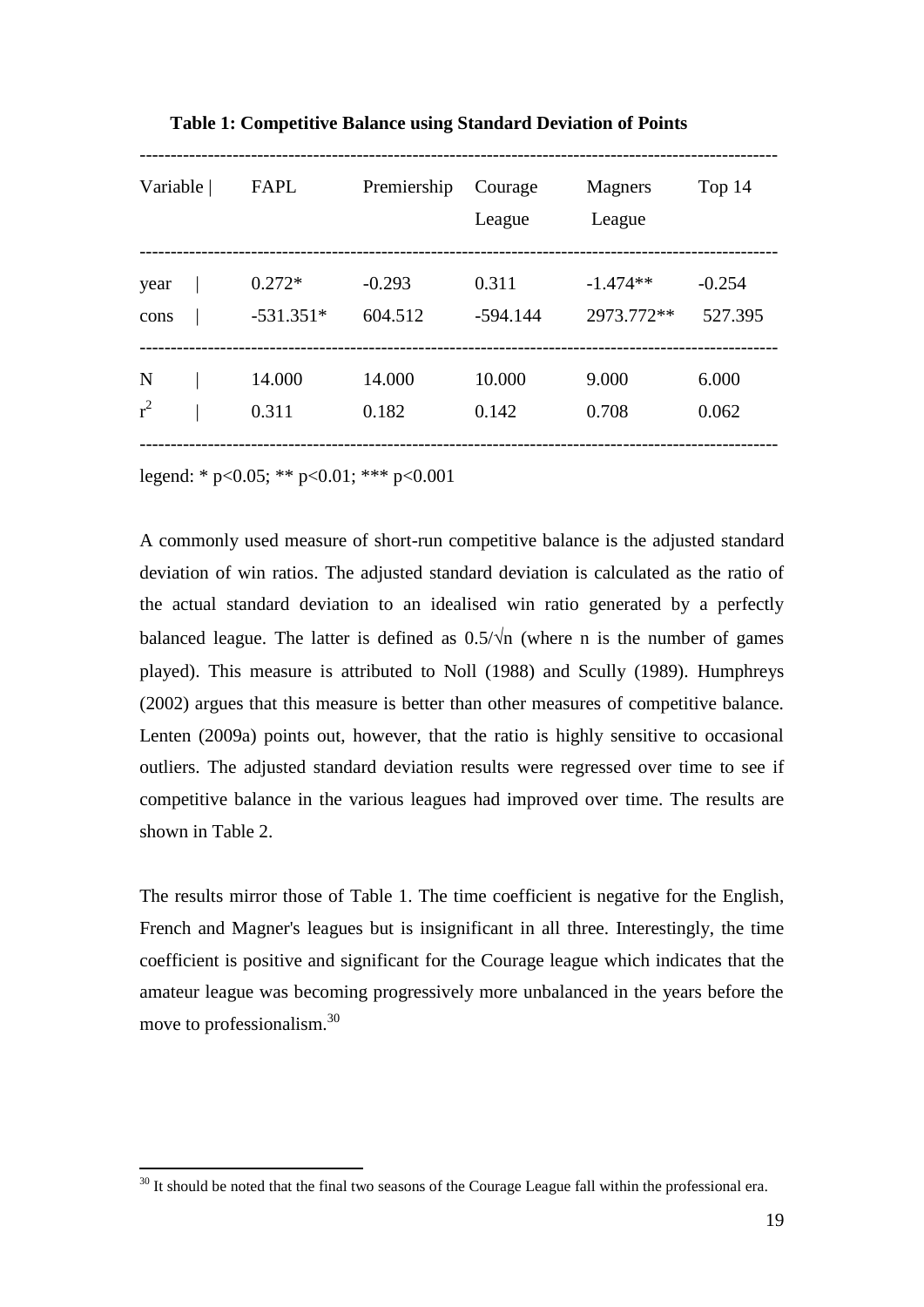| Variable | FAPL      | Premiership | Courage<br>League | <b>Magners</b><br>League | Top 14   |
|----------|-----------|-------------|-------------------|--------------------------|----------|
| year     | 0.030     | $-0.017$    | $0.073**$         | $-0.005$                 | $-0.089$ |
| cons     | $-58.604$ | 36.493      | $-143.843**$      | 10.819                   | 178.796  |
| N        | 14.000    | 14.000      | 10.000            | 8.000                    | 6.000    |
| $r^2$    | 0.272     | 0.061       | 0.695             | 0.004                    | 0.377    |

**Table 2: Competitive Balance using Adjusted Standard Deviation of Win Ratios**

legend: \* p<0.05; \*\* p<0.01; \*\*\* p<0.001

A commonly observed feature of sports leagues is the fact that home teams are more likely win. Figure 2 shows the proportion of home wins per season for the three European rugby leagues.

**Figure 2: % Home Wins**



Source: <http://www.premiershiprugby.com/> ,<http://www.lnr.fr/> an[d http://www.rabodirectpro12.com/](http://www.rabodirectpro12.com/)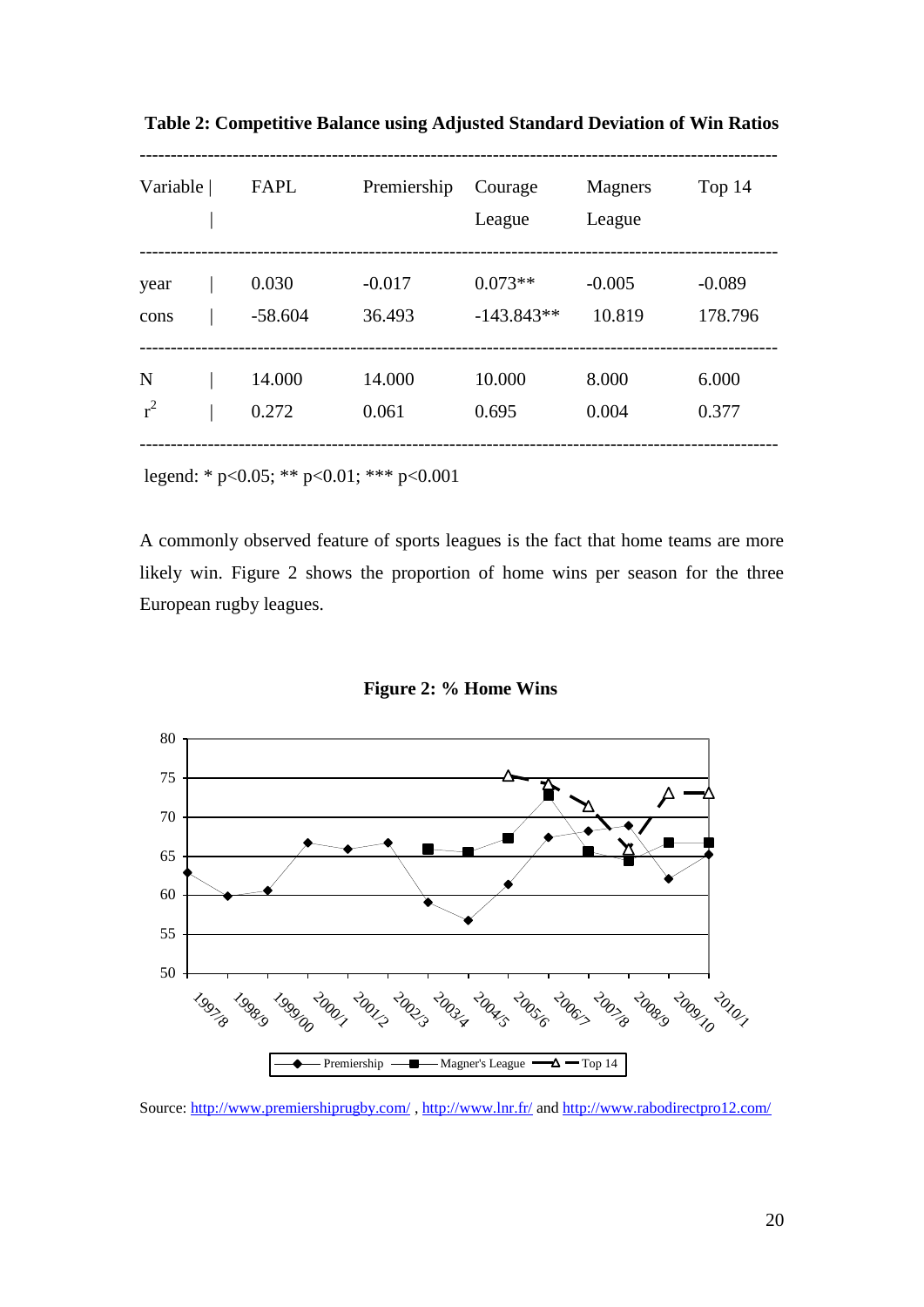The proportion of home wins in the Top 14 was generally higher than in the other three competitions and exceeded 70% in every season apart from 2008/9. In the case of the other three competitions approximately two thirds of matches resulted in home wins, although there have been several seasons when the ratio of home wins in the Premiership, in particular, was significantly lower.<sup>31</sup>

In addition to gaining league points for winning or drawing matches, teams in all three leagues earn a bonus point if they lose a game by seven points or less. A difference of seven points or less means that in theory the teams were divided by a single score at the end of the match suggesting that the outcome was uncertain up to the final whistle.<sup>32</sup> The number of "close" matches defined as matches in which there was just a single score between the teams (including drawn matches) thus provides an alternative indication of the relative closeness of matches and of competitive balance in the various leagues. The results for each of the three European rugby leagues are illustrated in Figure 3.





Source: As Figure 2.

<u>.</u>

The chart shows that a h-igh proportion of Premiership matches were close contests, over 50% in a number of seasons. For the period since 2004/5 around 40-45% of

<sup>&</sup>lt;sup>31</sup> Over the period 1997/8-2010/1 64% of Premiership matches have resulted in home wins. The average for the Magner"s League for the period since 2003/4 was 67%. Draws (tied) matches are relatively unusual in rugby. Less than 4% of Premiership matches resulted in draws while the corresponding figures for the Magner"s League and Top 14 were 2.7% and 4.4% respectively.

 $32$  A converted try in rugby is worth seven points.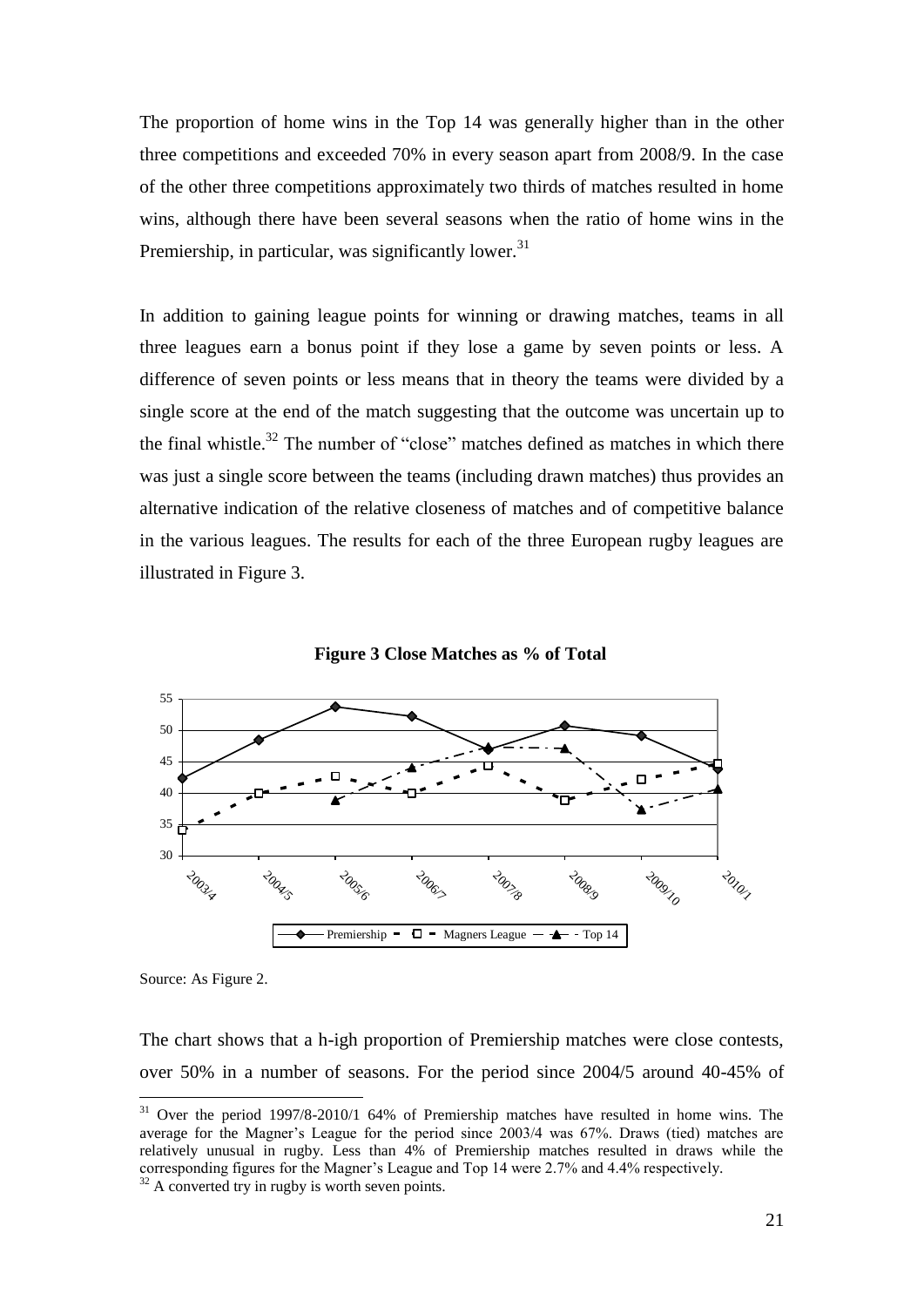Magner's League matches have resulted in close finishes and the results for the Top 14 were broadly similar. Thus on this measure the Premiership displays a slightly greater degree of competitive balance than the Top 14 which is in line with expectations.

Next we consider the issue of dynamic competitive balance, i.e. whether the various leagues are dominated by a small number of teams or whether the championship rotates between several different clubs. Table 3 gives details of the number and frequency of championship wins in the three leagues since 1997/8 (2001/2 in the case of the Magner"s League).

| <b>Table 3: League Champions</b> |              |                  |                   |             |  |  |
|----------------------------------|--------------|------------------|-------------------|-------------|--|--|
|                                  | Premiership  | French Top 14    | Magner's          | Courage     |  |  |
|                                  |              |                  | League            | League      |  |  |
| <b>Seasons</b>                   | 14           | 14               | 10                | 10          |  |  |
| <b>Of</b><br>No.                 | 6            | 5                | 5                 | 3           |  |  |
| winners                          |              |                  |                   |             |  |  |
| Wins<br>by                       | Leicester 6  | Stade Francais 7 | Ospreys (Wal)     | Bath 6      |  |  |
| Team                             | Wasps 4      | Biarritz 3       | 3                 | Leicester 2 |  |  |
|                                  | Gloucester 1 | Toulouse 2       | Munster (Irl) 3   | Wasps 2     |  |  |
|                                  | Newcastle 1  | Clermont         | Leinster $(Ir)$ 2 |             |  |  |
|                                  | Sale 1       | Auvergne 1       | Llanelli (Wal)    |             |  |  |
|                                  | Saracens 1   | Perpignan 1      | 1                 |             |  |  |
|                                  |              |                  | Ulster $(Ir)$ 1   |             |  |  |
| <b>HHI</b>                       | 0.29         | 0.33             | 024               | 0.44        |  |  |

Source: As Figure 2.

<u>.</u>

Since its establishment in 1997/8, six teams have won the Premiership, while there have been only five winners of the Top 14 over the same period. Stade Francais<sup>33</sup> won the Top 14 on seven occasions while Leicester has won the Premiership on six occasions over this period. There have been five winners of the Magner"s League over

<sup>&</sup>lt;sup>33</sup> Although a long established club, prior to the move to professionalism, Stade had largely been confined to the lower levels of French rugby and their re-emergence as a top force followed the clubs acquisition by a wealthy businessman following the move to professionalism.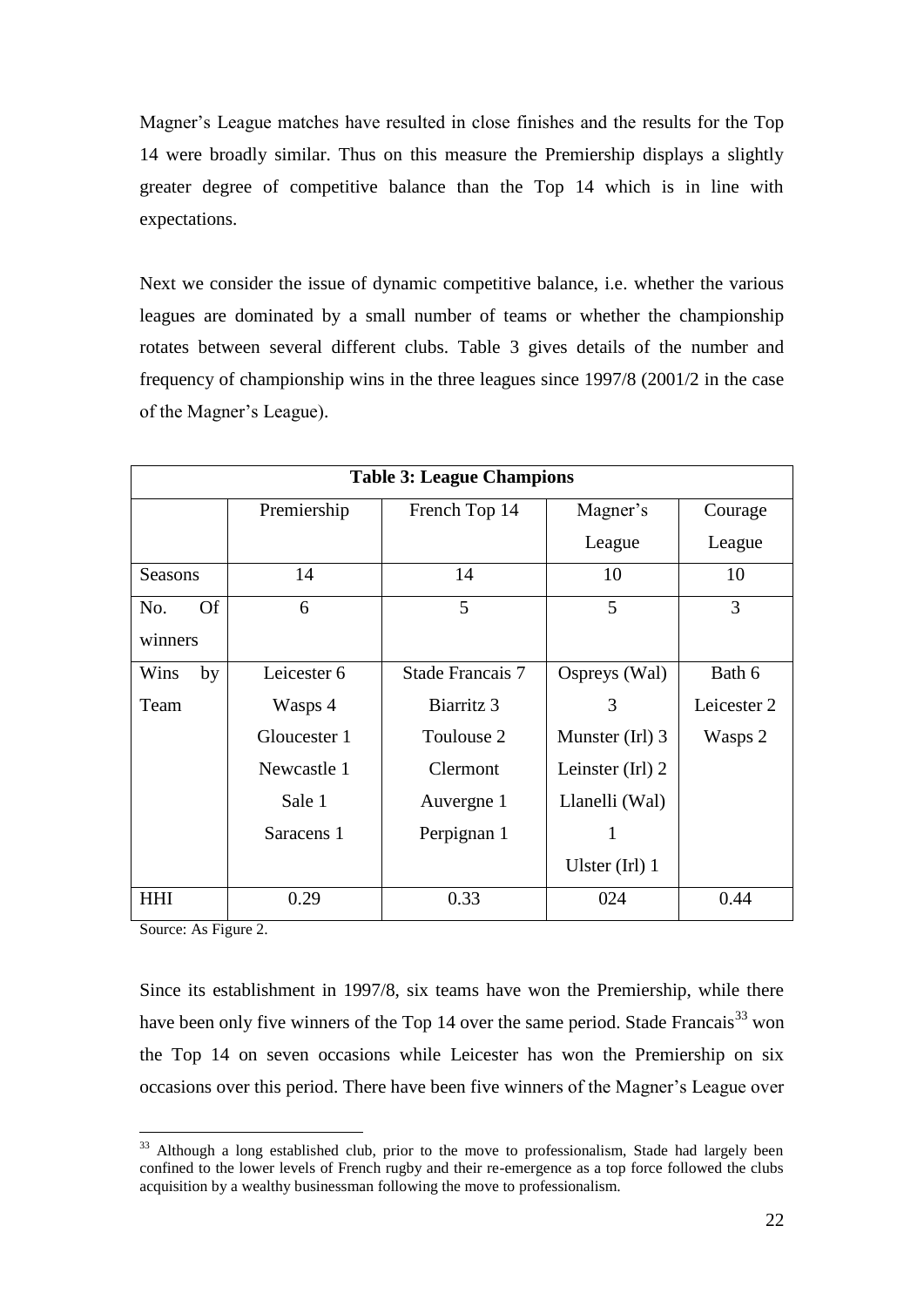a shorter space of team, three Irish and two Welsh. The first Welsh success came after the restructuring of club teams into regional teams, while no Scottish team has won the title to date. No team has won the Magner"s League in successive seasons.

The HHI is widely used to measure market concentration in the industrial organisation literature and can be used to measure dynamic competitive balance in sports leagues. (See, for example, Leeds and von Allmen, 2005). In this case a team's "market share" can be defined as its proportionate number of championship wins, i.e. in the case of Leicester in the Premiership this is equal to  $6/14$ . Teams "market shares" are then squared and summed to arrive at the HHI for each league. The maximum value of the HHI in each case is 1 which would arise where a single team "monopolised" the league by winning it every season while the minimum value is 1/n where n is the number of seasons.

The HHI data in Table 3 suggest that the Magner"s League displayed the greatest degree of dynamic competitive balance. The Premiership had a higher degree of dynamic competitive balance than the French Top 14 which is consistent with revenue sharing and salary caps resulting in greater competitive balance. It is also worth noting that the Premiership displays a much greater degree of competitive balance than its predecessor the Courage League.<sup>34</sup>

We also tested the degree of dynamic competitive balance using a test proposed by Vrooman (2007). The test measures team performance on the basis of points obtained over the course of a season as a percentage of the maximum possible points obtainable. The test assumes that the points obtained by a team would follow an autoregressive process over playing seasons. If the auto regression has close to a unit root then the league would be largely deterministic i.e. the league structures acted to keep the imbalance between teams constant with any change being the result of a random shock. The results for the various rugby leagues and the FAPL are shown in Table 4.

 $34$  The HHI for the FAPL for the period from 1997/8 to 2010/1 was 0.42.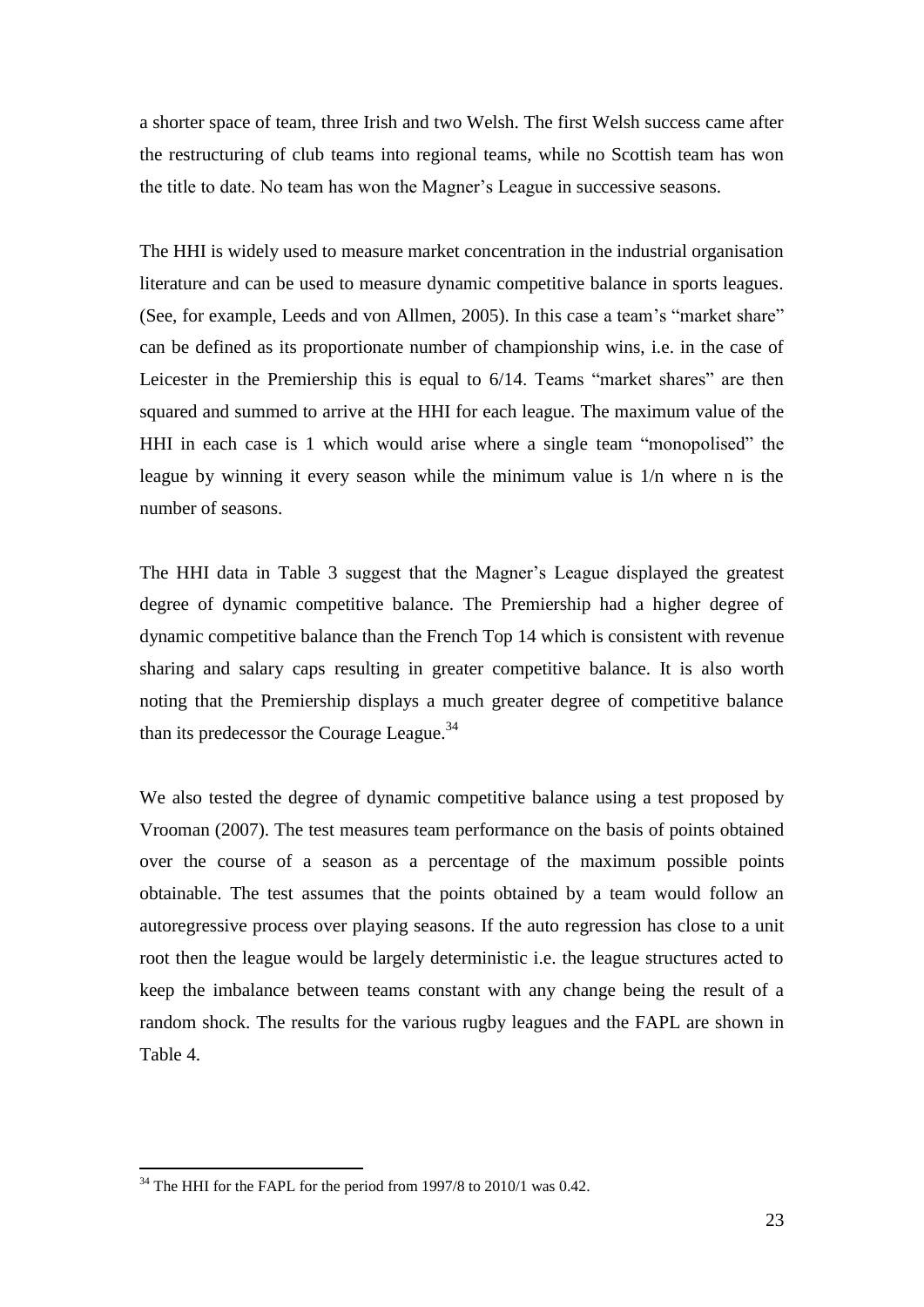|               |            | (POINIS)    |                   |                   |            |
|---------------|------------|-------------|-------------------|-------------------|------------|
| Variable      | FAPL       | Premiership | Courage<br>League | Magners<br>League | Top 14     |
| L.pts         | $0.879***$ | $0.482***$  | $0.738***$        | $0.392***$        | $0.592***$ |
| $_{\rm cons}$ | $0.046*$   | $0.264***$  | $0.126*$          | $0.296***$        | $0.216**$  |
| N             | 218.000    | 140.000     | 89.000            | 86.000            | 55.000     |
| $r^2$         | 0.635      | 0.193       | 0.394             | 0.158             | 0.314      |

## **Table 4: Vrooman Regression Results**

 $(D<sub>1</sub>, t<sub>1</sub>)$ 

legend: \* p<0.05; \*\* p<0.01; \*\*\* p<0.001

The autoregressive coefficient is significant in every regression. The coefficient was extremely high in the case of the FAPL indicating that the league outcome is largely deterministic which is consistent with Vrooman (2007). In contrast the coefficients were much lower and appear to be systematically lower in each of the three European rugby leagues. The Premiership and Magner"s League coefficients, in particular, suggest a high degree of dynamic competitive balance. The coefficient was lowest in the case of the Magner"s League which is consistent with the results in Table 3. Similarly the Premiership coefficient is lower than that for the Top 14 which is consistent with revenue sharing and salary caps improving dynamic competitive balance.

The results also allow us to compare the degree of dynamic competitive balance in rugby before and after the switch to professionalism in the case of England. The coefficient was much lower for the Premiership than for the Courage League and the drop in the component is statistically significant. The evidence here is therefore consistent with the hypothesis that the introduction of professionalism led to an improvement in dynamic competitive balance.

Performing the Vrooman regression using win ratios yields a similar result for the various rugby leagues as Table 5 illustrates.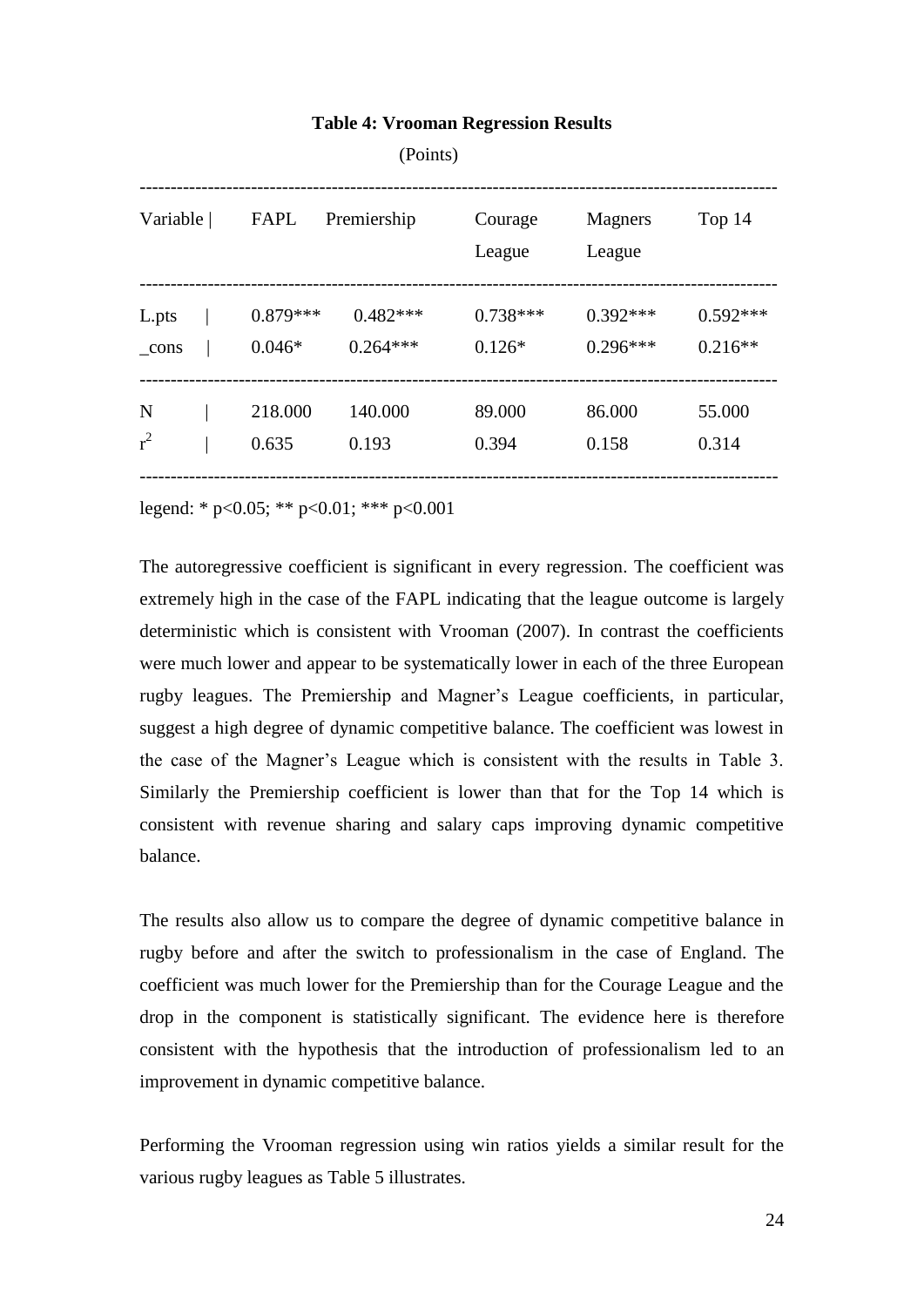## **Table 5: Vrooman Regression Results**

(Win Ratio)

| Variable | Premiership | Courage<br>League | <b>Magners</b><br>League | Top 14     |
|----------|-------------|-------------------|--------------------------|------------|
| L.wins   | $0.488***$  | $0.676***$        | $0.382***$               | $0.577***$ |
| cons     | $0.250***$  | $0.155**$         | $0.295***$               | $0.214**$  |
| N        | 140.000     | 89.000            | 86.000                   | 55.000     |
| $r^2$    | 0.196       | 0.341             | 0.150                    | 0.311      |

legend: \* p<0.05; \*\* p<0.01; \*\*\* p<0.001

## **6: Inter-League Competitive Balance.**

1

As in soccer there is a European labour market and thus competition between leagues for players.<sup>35</sup> In contrast to soccer, however, there is no requirement that leagues operate along national lines. Consequently the three smaller countries (Ireland, Scotland and Wales) have established a joint league to compete with the national leagues in England and France.

"The Celtic League is vitally important for rugby in this country. We have to take it seriously and we have to encourage Ireland to take it seriously. If the Celtic League is to go head-to-head with the Zurich Premiership, the Irish Rugby Football Union - in particular - have to get on board." (Statement of WRU Chief Executive, WRU, 2003/4. p.7)

It is estimated that the top French clubs operated on a budget of around £16m for the 2009/10 season, while top English side Northampton had an estimated turnover of  $£12m$  at that time. The average player's salary in the English Premiership in 2009/10 was roughly stg£80,000 a year, compared with just over stg£100,000 in the French

<sup>&</sup>lt;sup>35</sup> In 2009/10 close to 30 English players were employed by French Top 14 clubs, roughly double the figure for 2007/8. (Owen, 2010). It is estimated that New Zealand and South Africa each have around 600 players playing abroad in professional or semi-professional leagues, many of them in Europe.  $(Thenley, 2010).$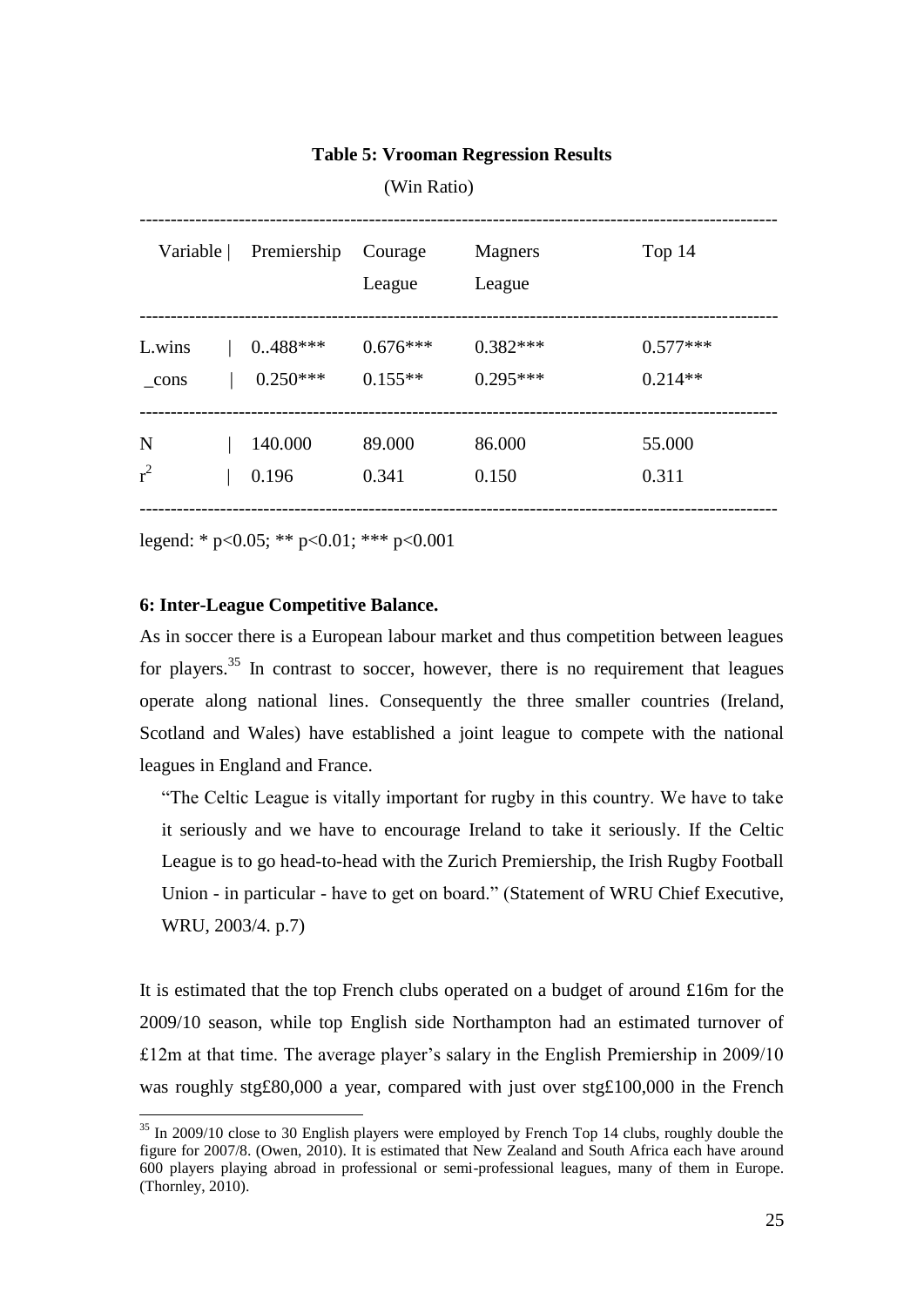Top 14. (Owen, 2010). The IRFU spent  $\epsilon$ 35 million on its four professional teams in 2009/10. (IRFU, 2009/10).

The ERC enables some direct comparisons to be made between the different leagues. In 16 seasons there have been six English, five French and five Magner"s League winners of the ERC with all five Magner's League wins due to Irish teams. English teams did not participate in the competition for two seasons. Thus the English record is six wins out of 13 seasons while the French is five wins from 15 seasons, including one when there were no English participants.<sup>36</sup> The number of Irish wins is notable given that it has fewer participating teams than the two larger countries and the more limited financial resources of the Irish teams. The Irish wins have prevented teams from the two larger countries dominating the competition. To date there have been no Scottish, Welsh or Italian winners of the ERC.

Table 6 looks at the number of quarter final appearances per league over the period since 1996/7.<sup>37</sup>

|               | Top 14 | Premiership | Magner's League |
|---------------|--------|-------------|-----------------|
| 1996/7-2010/1 | 44     |             |                 |
| excl. 1997/8  | 40     |             |                 |

**Table 6: Number of ERC Quarter-Final Appearances.**

Source: [http://www.ercrugby.com/eng/13\\_70.php](http://www.ercrugby.com/eng/13_70.php) 

1

Top 14 teams have made 44 appearances in the quarter-finals while Magner"s League teams made 41 and Premiership teams  $35.^{38}$  Excluding the 1997/8 season when Premiership teams did not participate, there was little overall difference in the number of quarter final appearances by teams from each of the leagues with the Top 14 edging it slightly with 40 as against 37 for the Magner"s League and 35 for the Premiership.

 $36$  Irish team Ulster won the ERC in the other season when English teams did not take part.

 $37$  There were no quarter finals in the first season of the competition in 1995/6 with only four teams qualifying from the group stages.

<sup>&</sup>lt;sup>38</sup> In terms of the 41 quarter-final appearances by Magner's League teams Irish teams have fared slightly better than their Welsh counterparts  $(22 \times 18)$  while a Scottish team has only made the quarterfinals once. Interestingly prior to 2002/3 when the Welsh club teams merged to form four regional teams, Welsh teams recorded ten quarter final appearances in six seasons compared with eight appearances in nine seasons since.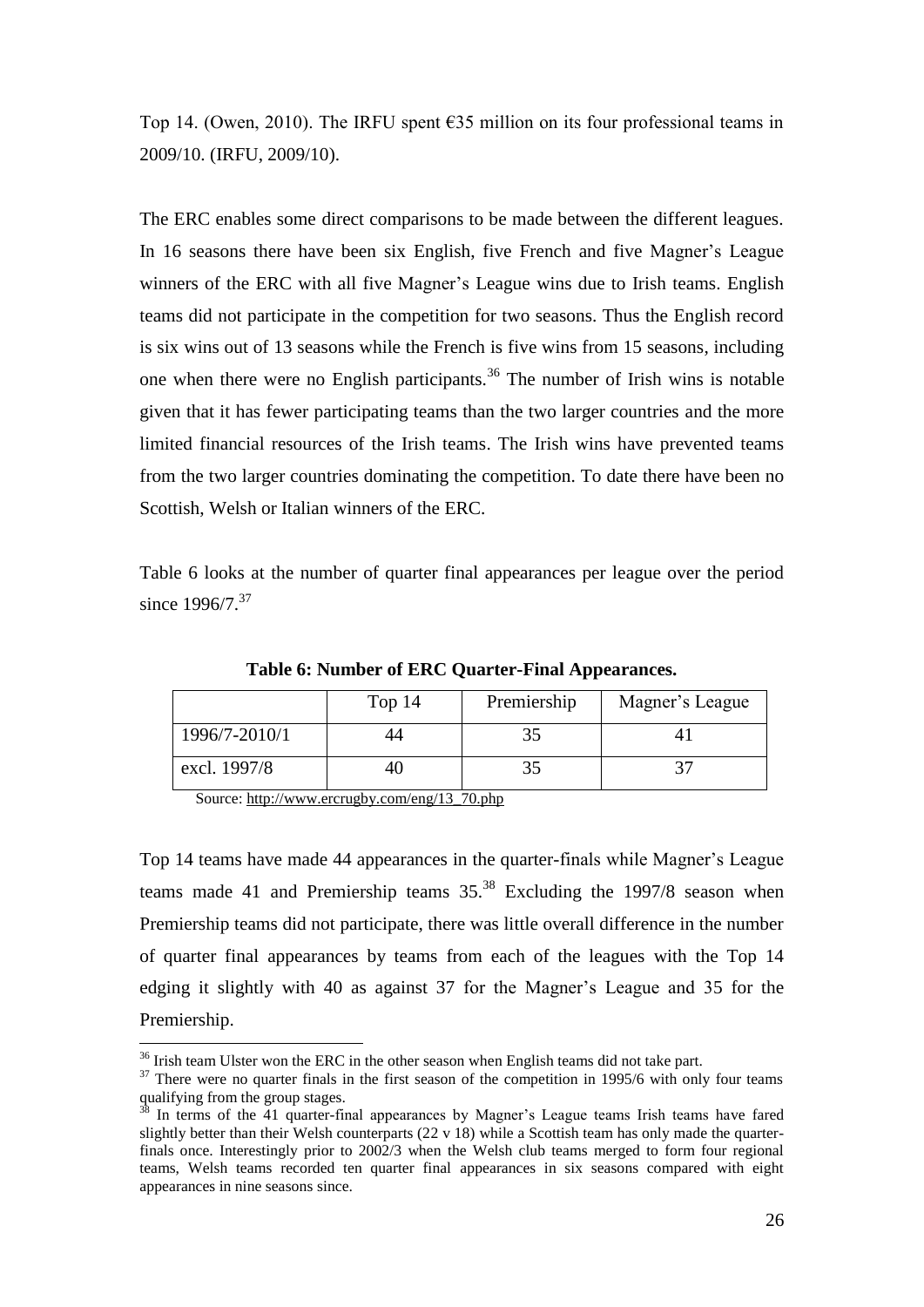Table 7 looks at the overall win ratio in ERC pool matches by league. The table shows that overall Premiership teams have a marginally better win record than Top 14 teams. Magner"s League teams have a significantly lower win ratio although the table also shows a considerable variation between countries in this case with Irish teams having the best overall record in the competition having won 60% of matches played (163 wins from 270 matches), while Scottish teams have won only 30% of their matches.<sup>39</sup> Welsh teams have won 45% of their ERC pool matches. Interestingly the merger of club teams into four regional teams has had virtually no impact on the win ratio for Welsh teams.<sup>40</sup> Italian teams have by far the poorest record winning just over 12% of their ERC pool matches.

| Premiership     | 58.0 |
|-----------------|------|
| Top $14$        | 57.2 |
| Magner's League | 46.6 |
| of which        |      |
| Ireland         | 60.4 |
| Wales           | 45.0 |
| Scotland        | 30.1 |
| Italy           | 12.4 |

**Table 7: ERC Pool Matches % Wins By League 1995/6-2010/1**

Note The Magner"s League figure does not include Italian teams as they only joined the league in 2010/1.

Source: [http://www.ercrugby.com/eng/13\\_70.php](http://www.ercrugby.com/eng/13_70.php) 

<u>.</u>

The lack of revenue sharing and salary cap arrangements in the Top 14 would suggest that French teams should outperform English teams in the ERC. Despite this English teams have won the ERC more often than French teams, while Irish teams have the same number of wins as French teams despite operating off much lower budgets. English teams also have a marginally better overall win record in the group stages than Top 14 teams but the latter have a slightly better record in terms of reaching the

<sup>&</sup>lt;sup>39</sup> In general teams from different countries are kept apart in the group stages although there is some overlap. Nevertheless the country win ratios provide a good indication of the record of teams from each country against those from other countries.

 $40$  Pre 2002/3 the Welsh club teams won 44.6% of their ERC pool matches while the regional teams have won 45.3% of their ERC pool matches.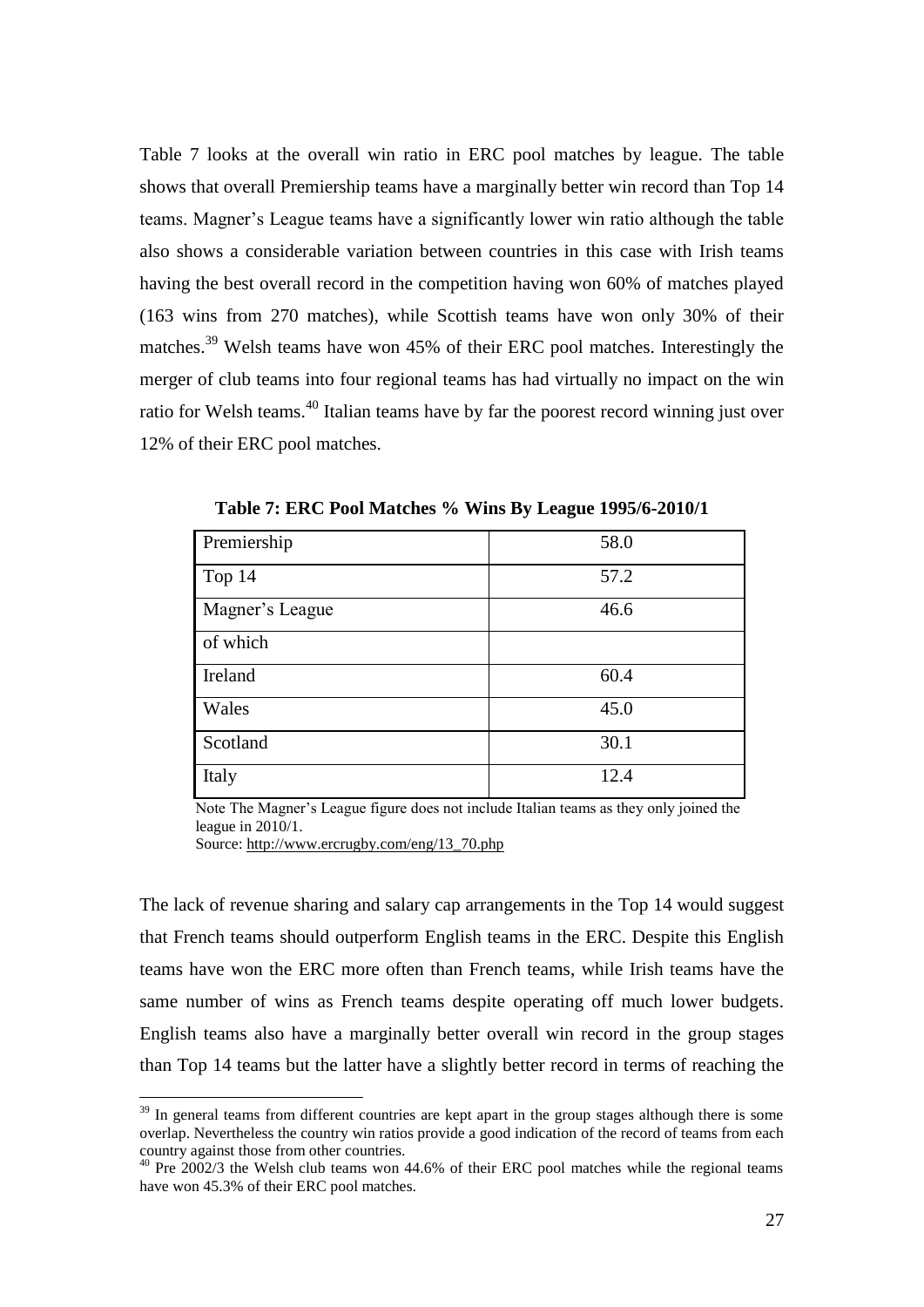quarter finals. Irish teams have the highest overall win ratio in pool matches of any country.

#### **7: Conclusions.**

Rugby became professional far more recently than most other major team sports. The move to professionalism has resulted in a significant restructuring of the sport. This has effectively involved the creation of new professional franchises in Ireland, Scotland and Wales and the establishment of a new multi-national league for those franchises. In England and France, professionalism has brought major changes in structure, particularly with regard to team ownership, while in the former country the concept of an organised league really only emerged following the move to professionalism. The move to professionalism also resulted in the establishment of a new European competition, the ERC, similar to soccer"s Champion"s League.

The different structures and different arrangements between the various rugby leagues with regard to revenue sharing and salary caps provides an interesting test of how such rules affect competitive balance. Our results indicate that dynamic competitive balance, i.e. uncertainty of league outcome from season to season is significantly greater for the three European rugby leagues than for the FAPL. Comparisons before and after the introduction of professionalism were only possible in the case of England but the results indicate that dynamic competitive balance was significantly higher in the professional era. Similarly the results suggest that the English Premiership, which operates revenue sharing and a salary cap, displays a greater degree of dynamic competitive balance than the Top 14. Our results also suggest that short-run competitive balance, i.e. uncertainty of outcome of individual matches, has improved in all three European rugby leagues, in contrast to the FAPL and English rugby during the amateur era. The latter results must be treated with some degree of caution as they were not statistically significant in most cases.

Comparing performances of teams from the different leagues in the ERC suggests that English teams have a marginally better record than their French counterparts, despite the fact that the latter were not subject to revenue sharing or salary cap arrangements. The establishment of a joint league by the three smaller countries, which individually have an insufficient fan base to support a professional league, appears to have resulted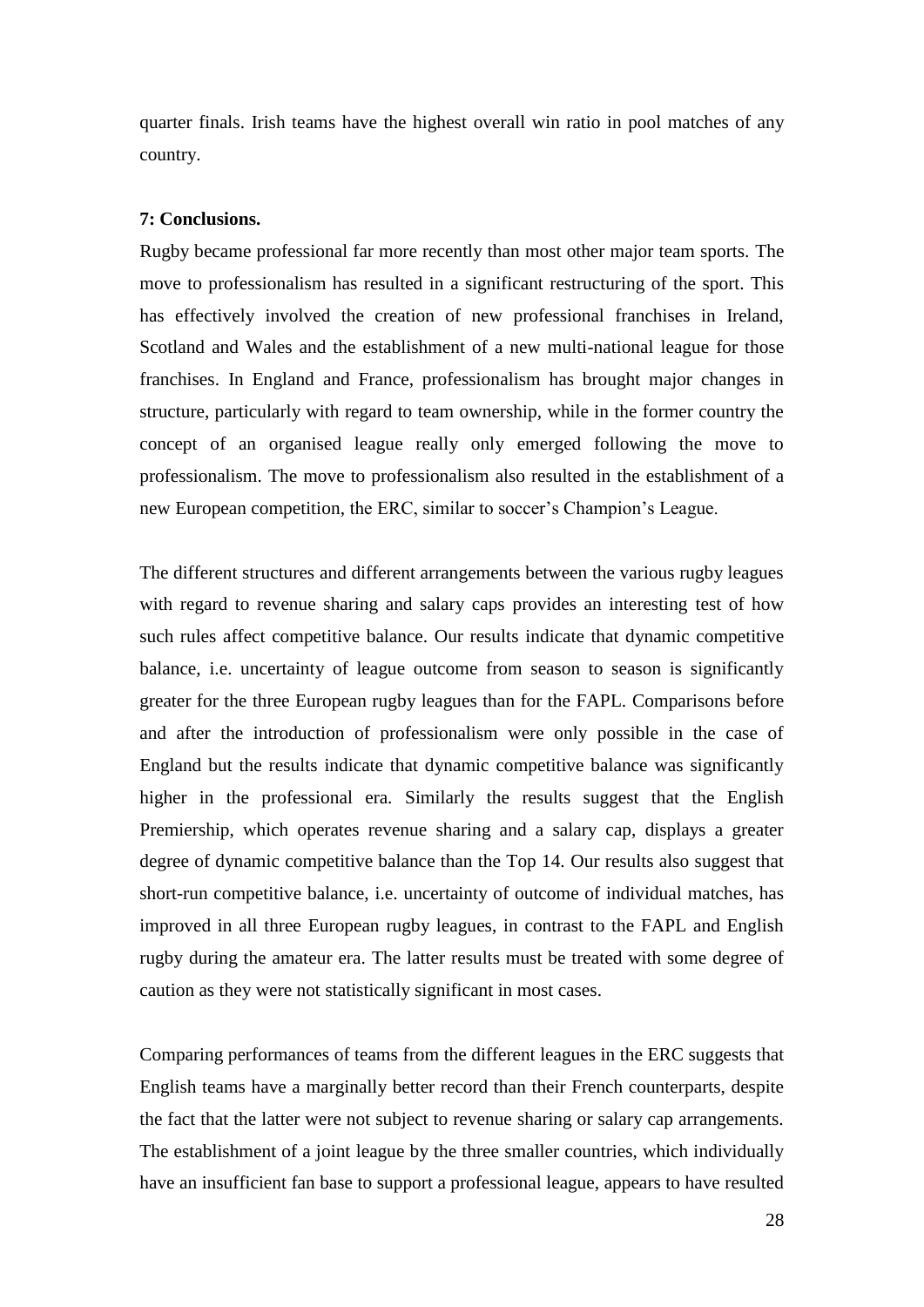in a higher degree of competitive balance in the ERC than in soccer's UEFA Champions League with the Irish teams in particular enjoying considerable success.

#### **References.**

Arnaut, J.L. (2006), *Independent European Sport Review 2006*, available at <http://www.independentfootballreview.com/docA3619.pdf>

Baimbridge, M., Cameron, S. and Dawson, P., (1996), Satellite Television and the Demand for Football: A Whole New Ballgame?, 43(3) *Scottish Journal of Political Economy*, 317

Cave, M. and Crandall, R., (2001), Sports Rights and the Broadcast Industry, 111 *Economic Journal,* F4.

Downward, P. and Dawson, A., (1995), *The Economics of Professional Team Sports*, Routledge, London.

Fort, R. and Quirk, J., (1995), Cross Subsidisation, Incentives and Outcomes in Professional Team Sports Leagues, 33(3) *Journal of Economic Literature*, 1265.

Fort, R. and Quirk, J., (2007), Rational Expectations and Pro Sports Leagues, 54(3) *Scottish Journal of Political Economy,* 371.

Fourie, J. and Siebrits, K., (2008), *From Competitive Balance to Match Attractiveness in Rugby Union,* Stellenbosch Economic Working Papers, 09/08.

Garcia, J. And Rodriguez, P., (2009), The Determinants of Football Match Attendance Revisited: Empirical Evidence from the Spanish Football League, 10(6) *Journal of Sports Economics,* 601.

Goldfein, S., (1999), Concerted Action by Team Owners After Brown and Chicago Sports, in B. Hawk (Ed.), *International Antitrust Law & Policy*, Juris Publications, New York, 1999.

Humphreys, B.R., (2002), Alternative Measures of Competitive Balance in Sports Leagues, 3 *Journal of Sports Economics*, 133.

Irish Rugby Football Union *Annual Reports, 2009/10*, Dublin, IRFU.

Kesenne, S., (2007), The Peculiar International Economics of Professional Football in Europe, 54(3) *Scottish Journal of Political Economy*, 388.

Leeds, M. and von Allmen, P., (2005), The Economics of Sport (Second Edition). Boston, MA: Pearson Addison Wesley.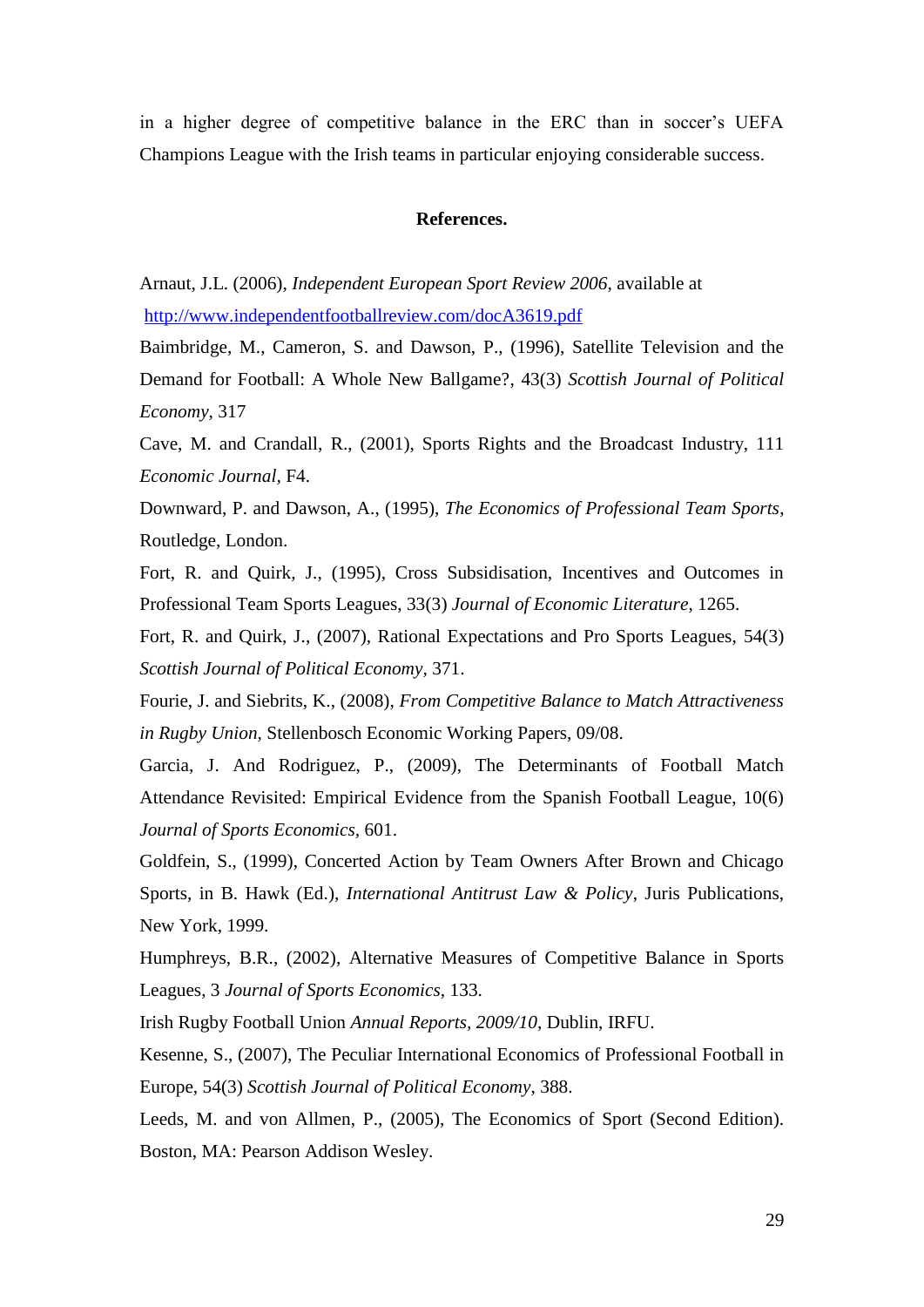Lenten, L.J.A., (2009a), Towards a New Dynamic Measure of Competitive Balance: A Study Applied to Australia"s Two Major Professional "Football" Leagues, 39(3) *Economic Analysis & Policy*, 407,

Lenten, L.J.A., (2009b), Unobserved Components in Competitive Balance and Match Attendance in the Australian Football League 1945-2005: Where is All the action Happening?, 85 *Economic Record*, 181.

Massey, P., (2007), Are Sports Cartels Different? An Analysis of EU Commission Decisions Concerning Collective Selling Agreements for Football Broadcasting Rights, 30(1) *World Competition,* 87.

McMillan, J., (1997), Rugby Meets Economics, 31(1) *New Zealand Economic Papers*, 93.

Noll, R.G., (1988), *Professional Basketball,* Stanford University Studies in Industrial Economics, 144.

Noll, R.G., (2007a), Broadcasting and Team Sports, 54(3) *Scottish Journal of Political Economy,* 546.

Noll, R.G., (2007b), The Economics of Promotion and Relegation in Sports Leagues: The Case of English Football, 3(2) *Journal of Sports Economics*, 169.

Owen, D., (2010), Old Foes Wage New Battle, *Financial Times*, 10.3.2010.

Palomino, F. and Sakovics, J., (2004), Inter-League Competition for Talent vs. Competitive Balance, 22(6) *International Journal of Industrial Organization*, 783.

Parkes, R., (2007), UEFA Champions League: The Icing or the Cake?, in Deloitte, *Football Money League The Climbers and the Sliders*, Deloitte, London.

Quirk, J. and El Hodiri, M., (1974), The Economic Theory of a Professional Sports League, in R. Noll (ed.), *Government and the Sports Business*, Washington D.C., Brookings Institute.

Richards, H. (1996), A Primitive Form of Warfare, *Financial Times*, May 4 1996, p. I; Eurosceptic Fans Are Conquered, *Financial Times*, November 16 1996, p.XI.

Ross, S.F. and Szymanski, S., (2005), *The Law & Economics of Optimal Sports League Design*, Tanaka Business School Discussion Papers, TPS/DP05/36.

Rottenberg, S., (1956), The Baseball Players" Labor Market, 64, *Journal of Political Economy*, 242.

Scottish Rugby Union, *Scottish Rugby Strategic Plan 2007-2014*. Scully, G.W., (1989), *The Business of Major League Baseball,* Chicago, Chicago University Press.